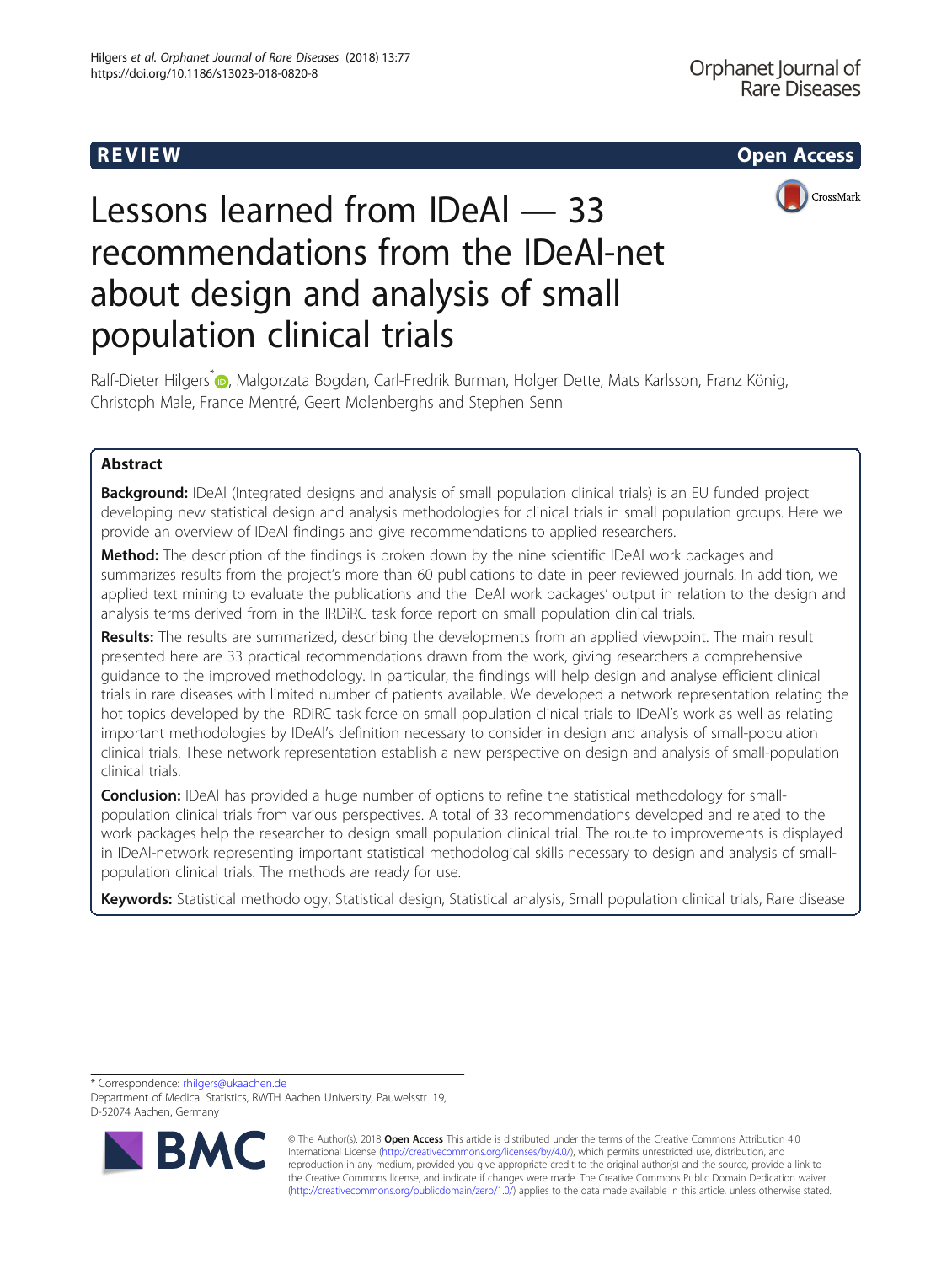# Background

IDeAl is an EU funded project aiming to refine the statistical methodology in small-population group trials by strictly following the concept of an improved integration of design, conduct and analysis of clinical trials from various perspectives. The CHMP guidance [[1\]](#page-14-0) on smallpopulation clinical trials being published almost 10 years ago, as well as the closely related recent draft guidance on extrapolation set up the scene for IDeAl's developments over the past 3 years. In particular, the CHMP guidance stated that there exist no specific statistical methods for small population clinical trials. This is in stark contrast to the ambition of the international rare diseases research consortium [\[2\]](#page-14-0) to foster diagnosis and therapies in rare diseases, which of course is the most prominent application area of small-population clinical trials. The statistical methodological challenges to design and analyse of such trials were recently described [\[3](#page-14-0)]. IDeAl addressed the challenges within its nine scientific work-packages: adaptive design, biomarkers, decision theory, extrapolation, genetic factors, optimal design, pharmacogenetics, randomisation and simulation. Although the work-packages at a first glance appear to address disparate methodological issues, the overarching topics are obvious. For example, adaptive "designing" or thinking can obviously be applied in finding an efficient design for a clinical trial where the methodology might also be used to combine several trials given that it may be useful in using external information, as well as in determining the type of evidence looked for. Similarly in randomisation, a technique which is useful in designing a trial in particular as an N-of-1 trial but its implications for the level of evidence derived from a clinical trial has to be considered carefully. Further non-linear mixed effects modelling is not only a useful and well established technique in the pharmacometrical context but also to establish surrogate endpoints. IDeAl has described the findings in currently more than 60 peer-reviewed papers but an applied researcher might be lost in navigating through the results. Furthermore, an applied researcher having a rough idea about possible important aspects to be considered in small-population clinical trials may wonder about options to improve standard design techniques. Thus, the objective of this paper, is to build up an umbrella of IDeAl's research findings and to give recommendations for design and analysis of small population clinical trials and identify researchers' "ideas" expressed in topics covered by the IDeAl programme.

# Paper outline

The present paper is structured according to the nine IDeAl scientific work-packages embedded in the directions for new developments [[2](#page-14-0)]. Each section ends up with a set of recommendations. The final section give an IDeAl view, where necessary methodological skills to apply IDeAl's methods are visualized by the network "IDeAl-net".

# Level of evidence - decision theory

The question whether a drug is providing benefit to the patients appears in the very early beginning as well at the end of the drug development program.

The final decision to apply a new treatment or drug depends on the level of evidence derived from a set of trials. Above, various methods are discussed to improve the level of evidence of a single trial, whereas the evidence from several trials is usually synthesized by meta-analytic approaches. When focusing on the evidence gathered from sequential analysis of inferences, we showed that the stopping rule does not have an influence on the inferences from a meta-analysis provided that the trials are weighted by information provided [\[4](#page-14-0)]. Thus inferences from combining small trials in rare diseases are unaffected by whether the trials were sequential or not.

In the field of development of drugs for small populations, we can do more than improving the statistical methodology for one or a series of trials. In addition to optimized trial designs, we should also consider the decisions that determine whether a new treatment will be coming to the market. As already observed in the pediatric area [[5\]](#page-14-0), it could be disappointing to wait on new drug licensing in disease areas with limited populations, in particular under non increasing R&D investment of the pharmaceutical industry [\[6](#page-14-0)]. Different stakeholders have to come to positive decisions and their varying opinions should be recognized. This may help to balance the arguments and prepare the ground for new development programs. We follow a decision theoretic way to evaluate the interactions of different decision making stakeholders, and to provide recommendations for regulators, reimbursers and trial sponsors. Commercial drug development is heavily dependent on EU regulations, EMA decisions and national reimbursement decisions. IDeAl has demonstrated that if pharmaceutical companies experience non-transparency in such societal decision rules, such as uncertainty of how benefit/ risk and cost/effectiveness are weighted, the industry will not be able to design the best possible trial programs [\[7](#page-14-0)]. Given a successful trial, it also models the sponsor's pricing and the reimburser's reaction to that. Considering a population of candidate drugs, we lay out the public incentivizing structure, in terms of requirements on clinical evidence, and study the relation to sponsor's willingness to invest  $[8]$  $[8]$ . When a potentially predictive biomarker is present, a model was proposed for how the design of the trial will affect expected public benefit as well as commercial value [[9,](#page-15-0) [10\]](#page-15-0). Further aspects of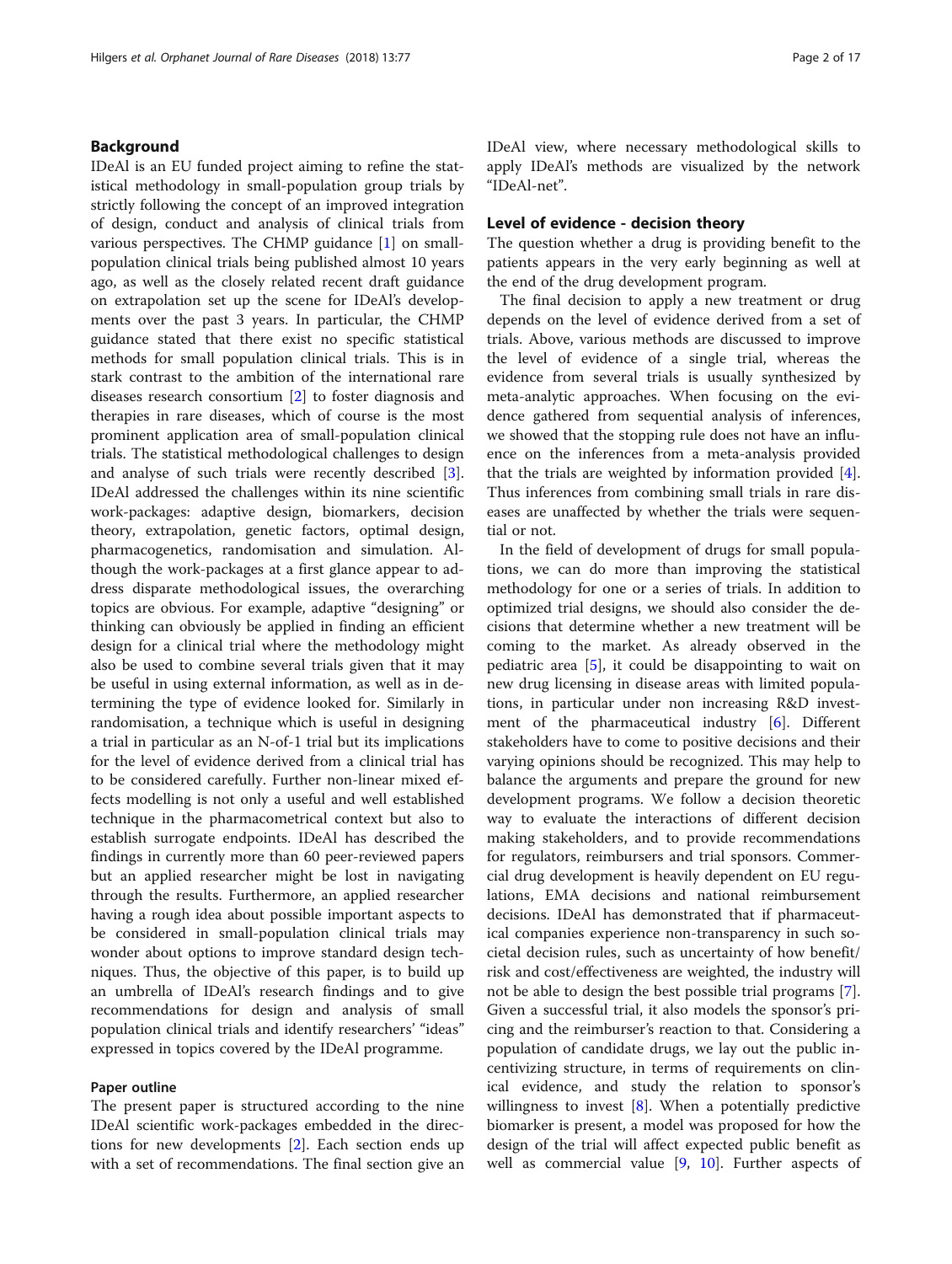adaptations are considered as well. Dosing and sizing is modelled, and a decision-theoretic framework for program optimization is sketched [\[11](#page-15-0)]. A pure societal perspective is set up [\[7](#page-14-0)], where the goal function is simply to maximize the total health benefit in a limited population. In addition the impact of non-transparency in the regulators' benefit-risk evaluation on optimal decisions taken by the commercial sponsor was modeled. Regarding regulatory rules, as well as regarding reimbursement rules [\[7](#page-14-0)], failure to communicate precise rules to other stakeholders, may lead to suboptimal design and development decisions by sponsors. One recommendation is to increase transparency in regulatory and payer decisions.

A general recommendation is to formulate decision rules in a formal Bayesian decision theoretic framework. Even sub-optimal decisions can be modelled [[7\]](#page-14-0), explicitly assessing the uncertainty from one stakeholder's point of view of how another stakeholder will make decisions in different scenarios.

The methodology used in the work package is based on decision theory. It has a distinct flavor of social science, when addressing policy issues, when discussing the formulation of utilities, and in assumptions about (so called) rational agents. This methodology has also some relevance to the important ethical issues around experimentation in human beings. We find that what is best for a patient, who may be included in a clinical trial, may be quite different from what gives the highest overall societal utility. We argue that the well-being of the individual patient must have priority [\[9](#page-15-0)].

Finally, we consider investment decisions. It is perhaps not surprising that we find that rational sponsors prefer to invest in drugs with larger market potential, and that sample sizes also tend to increase. We find that this behavior is partly optimal also from a public health perspective. However, there is often a discrepancy between sponsor and societal optimality. In our model [\[8](#page-14-0)], larger sample sizes are generally favored from a public health view. Designs motivated by public health consideration will more often focus on the biomarker positive subpopulation. By applying mechanism design, explicitly considering how regulations will affect sponsor decisions, societal rules can be optimized. In the framework [[7](#page-14-0), [8\]](#page-14-0), the sample size decreases with lower prevalence of the disease. Also, the regulatory requirements should be tailored to the population size. It is recommended that societal decision rules should be determined based on an understanding, and explicit modelling, of how they will inter-depend with commercial drug developing decisions.

Our research has shown how the expected net present value can be maximized, by tuning design parameters as sample size and trial prevalence. The pricing of a new pharmaceutical has also been optimized [\[7](#page-14-0)].

To summarize, we evaluated how to optimize the overall value of drug development to patients, to regulators and to society under opacity in regulatory and payer rules as well as in very rare diseases.

- Recommendation 1. Formulate decision rules in a formal Bayesian decision-theoretic framework [\[7](#page-14-0)].
- Recommendation 2. Societal decision rules (regulation, reimbursement) should be determined based on explicit modelling of how they will inter-depend with commercial drug developing decisions [\[7](#page-14-0)].
- Recommendation 3. Increase transparency in regulatory and payer decisions [[8\]](#page-14-0).
- Recommendation 4. The well-being of the individual trial patient must have priority [[9](#page-15-0)].

#### Pharmacological consideration - simulation

Recently pharmacometrical modelling via application of nonlinear mixed-effects models (NLMEM) [[12](#page-15-0)] attracted recognition as a useful methodology to aid design, sample size determination, endpoint selection, and analysis of clinical trials. Analysis of clinical trial data using NLMEM can provide important advantages both with respect to the type of information gained and the statistical power for making inference [\[12](#page-15-0), [13](#page-15-0)]. In general, the main disadvantage with a non-linear mixed effects modelling approach is the assumptions needed for the models. However, with the movement towards mechanistic models based on biological understanding [[14](#page-15-0), [15](#page-15-0)], the validity of model assumptions becomes easier to evaluate. Mechanism-based NLMEMs can be of special interest in small population groups for multiple reasons [[16\]](#page-15-0), like gain in statistical power using as much biological knowledge as possible.

For more complex, longitudinal models the joint distribution of the observations is less obvious and even the effect size might not be easily derivable. In this situation, usually no analytic derivation of the power can be obtained and one has to resort to Monte-Carlo simulations. Ideally, a Monte-Carlo study utilizes a model containing all available knowledge for a particular compound to simulate replicates of the trial and the intended analysis model (not necessarily equivalent to the simulation model) to analyse these replicates. A novel parametric power estimation algorithm utilizing the theoretical distribution of the alternative hypothesis was developed in this work and compared to classical Monte-Carlo studies. The parametric power estimation algorithm estimates the unknown non-centrality parameter in the theoretical distribution from a limited number of Monte-Carlo simulation and estimations. From the estimated parameter a complete power versus sample size curve can be obtained analytically without additional simulations, drastically reducing runtimes for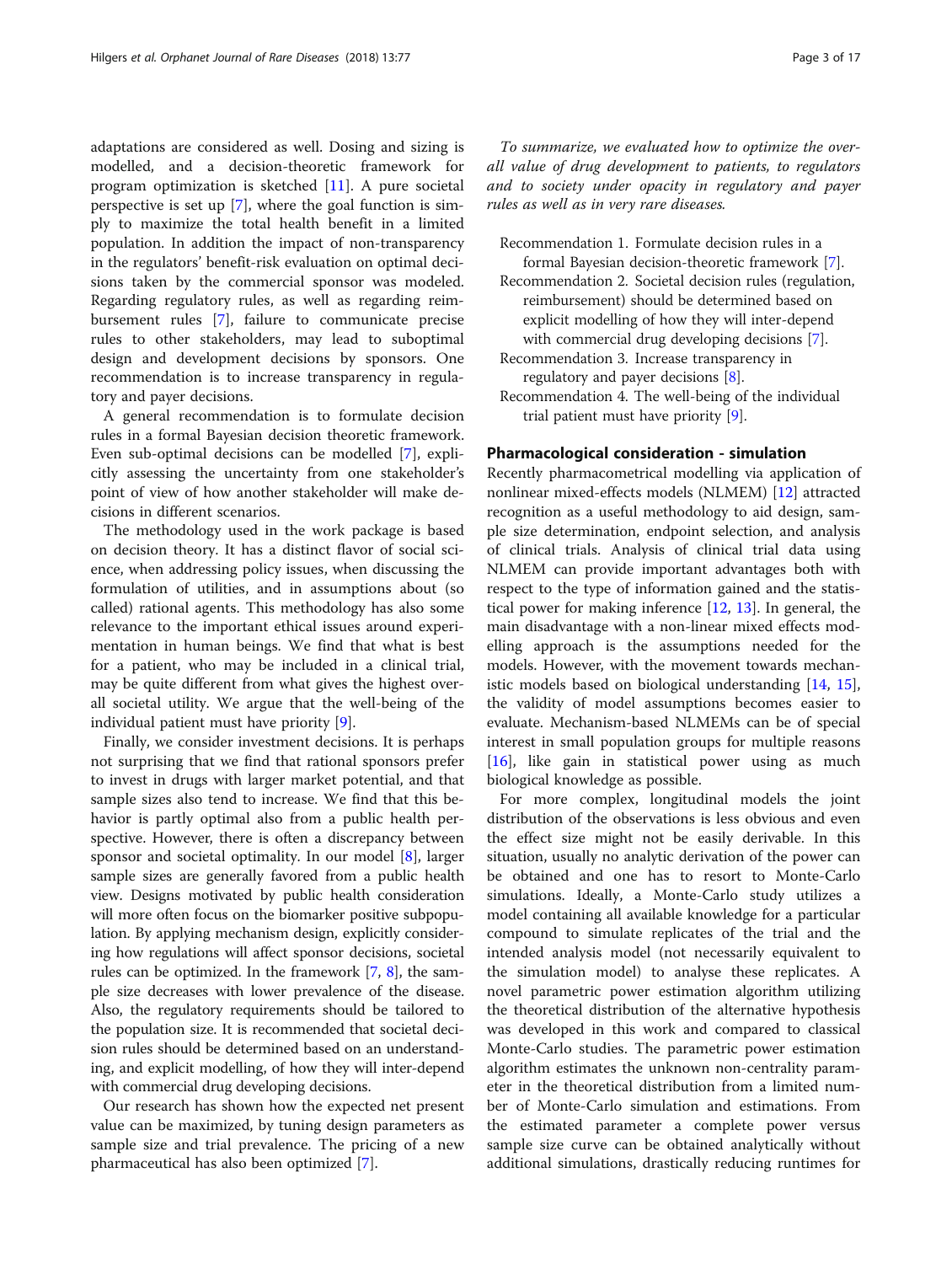this computation [\[17\]](#page-15-0). Further, type-I-error control in hypothesis testing with NLMEMs, can be implemented via permutation test [[13,](#page-15-0) [18](#page-15-0)–[21](#page-15-0)]. We established proofof-principle examples how highly mechanistic systems pharmacology and/or systems biology models can be utilized in planning the analysis of clinical trials in small population groups. Based on simulations with the mechanism-based models more parsimonious models suitable for estimation can be utilized to understand drug effects and link to the mechanism-based model.

Model uncertainty is, for natural reasons, largest when based on estimation in a small sample size and at the same time a small sample size represents an extra challenge in accurately characterizing that uncertainty.

To assess parameter uncertainty distributions, sampling importance resampling constitutes a powerful alternative to estimate and utilize parameter uncertainty, especially in the context of small populations [\[22](#page-15-0)]. To this end, we developed diagnostics metrics to judge sampling importance resampling convergence.

Confidence intervals determined by bootstrap and stochastic simulation and re-estimation were compared. The bootstrap delta objective function value distribution provides an easy way to assess if bootstrap results in parameters contradicted by the original data [\[23](#page-15-0)]. Simulated and real data indicated that the bootstrap is often a sub-optimal method for imprecision estimates when the number of subjects is small, i.e. below around 100 subjects for standard pharmacokinetic data sets.

An automated preconditioning routine for NLMEMs to increase the computational stability of the variancecovariance matrix was developed. It demonstrated that the variance-covariance matrix and the R-matrix can give a strong indication on the non-estimability of the model parameters if computed correctly, while other methods may not be able to do so [[24](#page-15-0)].

Model averaging methods were investigated in the case of dose selection studies (phase IIb). The proposed method reduces the analysis bias originating from the model selection bias of single model structure based analysis [\[25\]](#page-15-0).

Model based adaptive optimal designs were investigated for bridging studies from adults to children, and were able to reduce model parameter uncertainty [\[26,](#page-15-0) [27\]](#page-15-0).

In summary, we developed new methods for sample size calculation, type I error control, model averaging and parameter precision in small populations group trials within non-linear mixed effects modelling.

Recommendation 5. If fast computations of power curves are needed from a non-linear mixed effects model, we recommend using the parametric power estimation algorithm as implemented in the stochastic simulation and estimation tool of PsN

(potentially with a type-I correction based on the "randtest" tool in PsN)  $[17, 20, 21]$  $[17, 20, 21]$  $[17, 20, 21]$  $[17, 20, 21]$  $[17, 20, 21]$  $[17, 20, 21]$ .

- Recommendation 6.The simulation methods described above can be utilized to investigate the effects of using different, smaller, more parsimonious models to evaluate data from complicated biological systems prior to running a clinical study [\[28](#page-15-0), [29](#page-15-0)].
- Recommendation 7. We recommend the use of Sampling Importance Resampling to characterize the uncertainty of non-linear mixed effects model parameter estimates in small sample size studies. Non-estimability of parameters may be assessed using preconditioning. The use of the bootstrap model averaging method [\[24\]](#page-15-0) is recommended when conducting model-based decision-making after a trial. Robust model-based adaptive optimal designs may be used to improve model certainty in clinical trials [\[22](#page-15-0)–[24](#page-15-0), [27](#page-15-0)].

# Pharmacological consideration - optimal design

Optimal design techniques can be used to reduce the sample size by increasing the precision of the estimates in clinical trials providing longitudinal data. In the following we use optimal design methodology combined with adaptive design features to decrease the reliance on a priori assumptions. Particularly in rare diseases, repeated measures for each patient are most often available, at least to a certain extent. For instance, in model-based drug development, nonlinear mixed effects models are used to analyse the longitudinal data. Therefore, finding good designs for these studies is important to obtain precise results and/or good power especially when there are limitations on the sample size and on the number of samples/visits per patient. To answer the question of good or optimal designs in non-linear mixed effects modeling the variance of the model parameter estimates has to be optimized by means of the Fisher Information Matrix. This is particularly challenging when the study endpoint is discrete, of a repeated time-toevent nature, and with joint models. Here we developed two new methods to evaluate the Fisher Information Matrix. Both approaches first use Monte Carlo (MC) integration and then either Adaptive Gaussian Quadrature (MC-AGQ) [[30\]](#page-15-0) or Hamiltonian Monte Carlo (MC-HMC) [\[31](#page-15-0)]). Both approaches were evaluated and compared on four different examples with continuous, binary, count or time-to-event repeated data.

We showed the adequacy of both approaches in the prediction of the standard errors using clinical trial simulation. The MC-AGQ approach is less computational demanding for models with few random effects, whereas MC-HMC computational effort increases only linearly with the number of random effects, hence is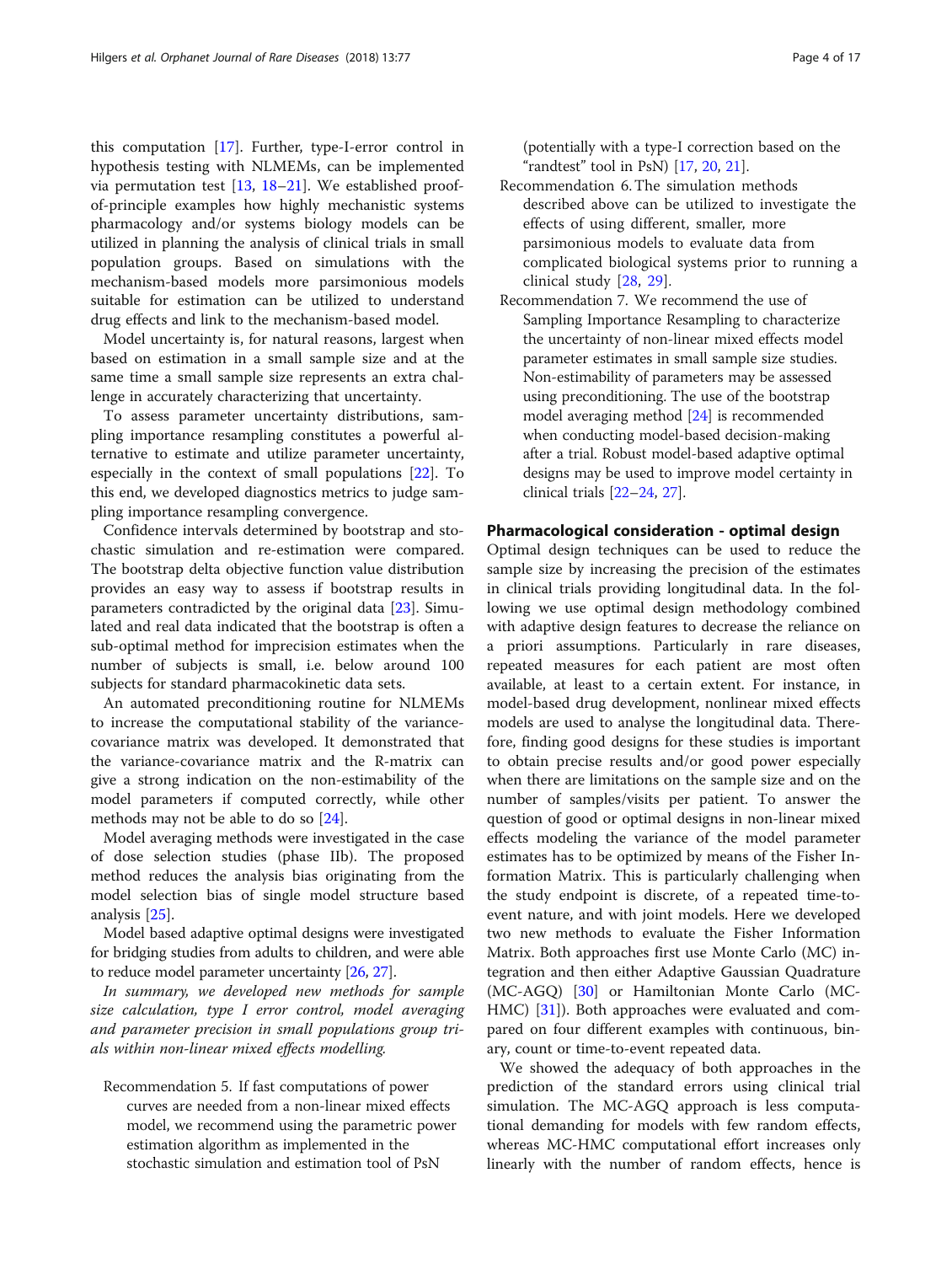more suitable for larger models. For both approaches we showed the importance of having large sampling number at the MC step. For the MC-AGQ method we illustrated for a binary outcome the influence of the design, i.e. the number of patients as well as the number of repetitions on the power to detect a treatment effect [[30\]](#page-15-0).

One limitation of the optimal design approach for NLMEs is the a priori knowledge needed about the parameter values. Adaptive design is a viable alternative, increasingly developed for randomized clinical trial or dose-ranging studies, but rarely applied in the context of NLMEMs. Two-stage designs are more practical to implement in clinical settings than fully adaptive designs, especially for small population groups.

We showed the good properties of adaptive two-stage designs when the initial guess about the parameters is wrong [[32\]](#page-15-0). In the studied example, the efficiency of the balanced two-stage design was almost as good as a onestage design that we would have obtained if the true parameters were known. With this small number of patients  $(N = 50)$ , the best two-stage design was the balanced design with equal number of patients in each cohort. These results are consistent with those previously obtained [\[33](#page-15-0)] for a simpler example.

It is important to notice that model-based analysis of pivotal clinical trials in drug evaluation for small population groups allows for the use of all individual information recorded, and therefore for the decrease of sample sizes. One main limitation, as seen by health authorities, is the control of the type I error when performing model selection. Model averaging approaches offer a good alternative. The idea of pre-specifying a number of candidate models is already applied in drug development, for instance for dose-response studies in the MCPMod approach, but was extended only recently for mixed-effects models. Before the analysis step, one needs to design studies that are adequate across a set of candidate NLMEMs.

We proposed to use compound D-optimality criterion for designing studies that are robust across a set of prespecified model. We also proposed robustness on the parameter values by defining prior distribution on each parameter and using the expected Fisher Information Matrix resulting in an MC-HMC method [[34\]](#page-15-0). We evaluated those new developments on the count longitudinal data example where there is a model of the effect of dose on the Poisson parameter [[30,](#page-15-0) [31,](#page-15-0) [34](#page-15-0)].

In summary, we developed design evaluation methods enabling small clinical trials to be analysed through modelling of continuous or discrete longitudinal outcomes.

Recommendation 8. For evaluation of designs of studies with longitudinal discrete or time-to-event data, evaluation of the Fisher Information matrix

should be done without linearization. Using the new approach MC-HMC (in the R package MIX-FIM) will provide adequate prediction of standard errors and allow to compare several designs [[30](#page-15-0), [31](#page-15-0)].

- Recommendation 9. When there is little information on the value of the parameters at the design stage, adaptive designs can be used. Two-stage balanced designs are a good compromise. The new version of in the R functions PFIM can be used for adaptive design with continuous longitudinal data [[33\]](#page-15-0).
- Recommendation 10. When there is uncertainty in the model regarding the parameters, a robust approach across candidate models should be used to design studies with longitudinal data [\[34\]](#page-15-0).

# Pharmacological consideration - genetic factors

Another way to follow the advice of the CHMP guidance to use as much information as possible is to stratify patients according to assumed differential response to treatments. Stratification is of rapidly increasing interest in clinical research, in particular in personalized medicine [[35](#page-15-0)] as well as in rare disease, since these diseases often have a stronger and simpler genetic causality. Modern drug development often aims at personalizing treatments; biomarkers are used to define subpopulations for which different treatments may be optimal. Nowadays, these biomarkers can be identified based on the high-dimensional "omics" (genomics, proteomics, metabolomics) data. However, to be effective for predicting the patients' response to the treatment in smallpopulation group trials this data needs to be preprocessed. The main purpose of this preprocessing is the reduction of dimensionality, so the number of parameters fitted when building the predictive model is smaller than the sample size. IDeAl proposed methods for reduction of dimensionality both for the whole genome genotype data as well as for highly correlated transcriptomics or metabolomics data. Specifically, the "group SLOPE" approach [\[36](#page-15-0)–[38\]](#page-15-0) for identification of important biomarkers based on the genotype data has been proved to be effective for identifying rare recessive genetic variants, which are particularly important in the context of rare diseases. On the other hand, the modified version of the Bayesian Information Criterion proposed in [\[39\]](#page-15-0) allows to combine the genotype and ancestry data for an efficient identification of biomarkers in admixed populations. Concerning other types of "omics" data; the statistical package "varclust" [\[40\]](#page-15-0) allows for identification of groups of highly correlated transcriptomics or/and metabolomics data. It can be used to identify genetic pathways related to the disease as well as for identification of a small number of principal components representing a given group of variables, which in turn can be used for building the predictive models. A new method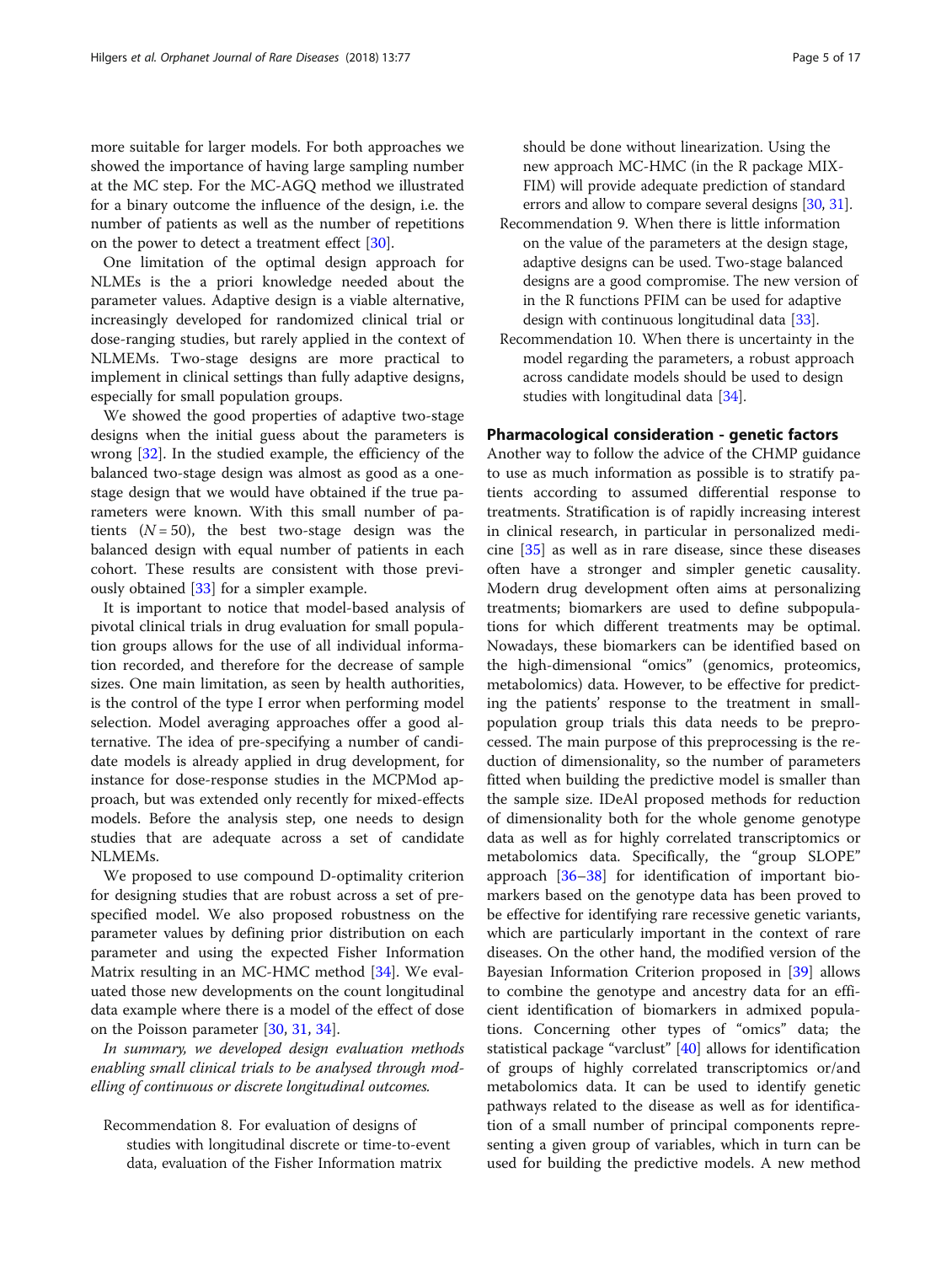"PESEL" [[41\]](#page-15-0) was proposed for selection of the number of relevant principal components. All these methods have been implemented in public available R packages.

Subsequently, a procedure for identifying the patients responsive to the treatment was proposed. It should be noted, that stratification can be implemented in the design phase, via inclusion criteria definition or as element of the randomisation process as well as in the analysis model. And of course, stratification could be a useful technique to increase the power of a trial in every setting.

In summary, we developed new methods for identifying biomarkers and prognostic scores based on high dimensional genetic data in small population group trials.

These developments lead to the following recommendations:

- Recommendation 11. It is recommended to use "varclust" for clustering of gene expression or metabolomics data and extraction of a small number of potential predictors of patients' response to the treatment based on highly dimensional "omics" [[40](#page-15-0)]. Also, it is recommended to use PESEL for estimation of the number of important principal components [[41](#page-15-0)].
- Recommendation 12. It is recommended to use both regular and group SLOPE for identification of biomarkers based on the genotype data, since regular SLOPE has a higher power of detection of additive gene effects, while group SLOPE allows for identification of rare recessive variants [\[37\]](#page-15-0).
- Recommendation 13. It is recommended to use the modified Bayesian Information Criterion for efficient aggregation of genotype and ancestry of genetic markers and identifying biomarkers in admixed populations [\[39\]](#page-15-0).

# Choice of endpoint - biomarkers

Definition of a suitable endpoint to measure or assess the benefit of a new treatment is a central point in clinical-trial design. The importance of the definition of suitable endpoints in rare disease clinical trials is already mentioned in the CHMP guideline and further discussed by the IRDiRC report on Patient-Centred Outcome Measures 2016 [\[42](#page-15-0)]. In particular, in rare diseases, there is a need for quickly accessible endpoints, for instance in cases when the limited patient population size makes it infeasible to use, for example, dichotomous therapeutic outcomes as the primary variable in confirmatory trials. Thus an efficient and feasible framework to evaluate biomarkers and surrogate endpoints in small population group clinical trials was needed. This development includes various aspects like handling of missing-data, design aspects like randomisation methodology, optimal design, adaptive designs, decision theory, hierarchicaldata models, cross-over trials as well as incorporating genetic markers and dose response information.

We showed that for small-populations groups, a causal inference framework is especially useful [[43](#page-15-0)–[45](#page-15-0)]. Further, to account for missing data, the use of pseudolikelihood and inverse probability weighting methods are shown to be advantageous over commonly used full pseudo-likelihood methods while validation of surrogate endpoints [\[46,](#page-15-0) [47\]](#page-15-0). Efficient and stable estimation strategies for the validation model which of course could be non-linear as well are developed [\[48](#page-15-0)]. Another aspect which is important in drug discovery is the use of high-dimensional biomarkers [[49\]](#page-15-0). Further doseresponse information is extremely valuable in the context of markers in general and surrogate endpoints in particular [\[50](#page-15-0)].

When surrogate markers are evaluated, the use of multiple units (centres, trials, etc.) is needed, no matter which paradigm is used. It is well-known that full likelihood estimation is usually prohibitive in such complex hierarchical settings, in particular when trials are of unequal (and small) sizes. This phenomenon has been examined by [[51](#page-15-0)]. Based on this we propose solutions for simple but generic longitudinal settings with units of unequal size; these solutions are based on weighting methods.

In summary, we developed a methodology for evaluating potential surrogate markers and to analyse data from a small numbers of small trials, with emphasis on fast and easy computational strategies.

This leads to the following recommendations in the context of evaluation of biomarkers or surrogate endpoints in small population clinical trials:

- Recommendation 14. In case of small trials, which are in particular variable in size, we recommend the use of the causal inference framework, combined with efficient computational methods [[43](#page-15-0)–[45\]](#page-15-0).
- Recommendation 15. In case of the evaluation of surrogate endpoints in small trials subject to missingness, we recommend the use of pseudolikelihood estimation with proper inverse probability weighted and doubly robust corrections [\[46,](#page-15-0) [52\]](#page-15-0).
- Recommendation 16. In case of hierarchical and otherwise complex designs, we recommend using principled, yet fast and stable, two-stage approaches [\[51\]](#page-15-0).
- Recommendation 17. In case of genetic and otherwise high-dimensional markers, we recommend the use the methodology expressly developed for this context, in conjunction with the software tools made available (R package IntegratedJM) [\[49,](#page-15-0) [50](#page-15-0)].
- Recommendation 18. In case of a surrogate with dose-response or otherwise multivariate information present, we recommend to use the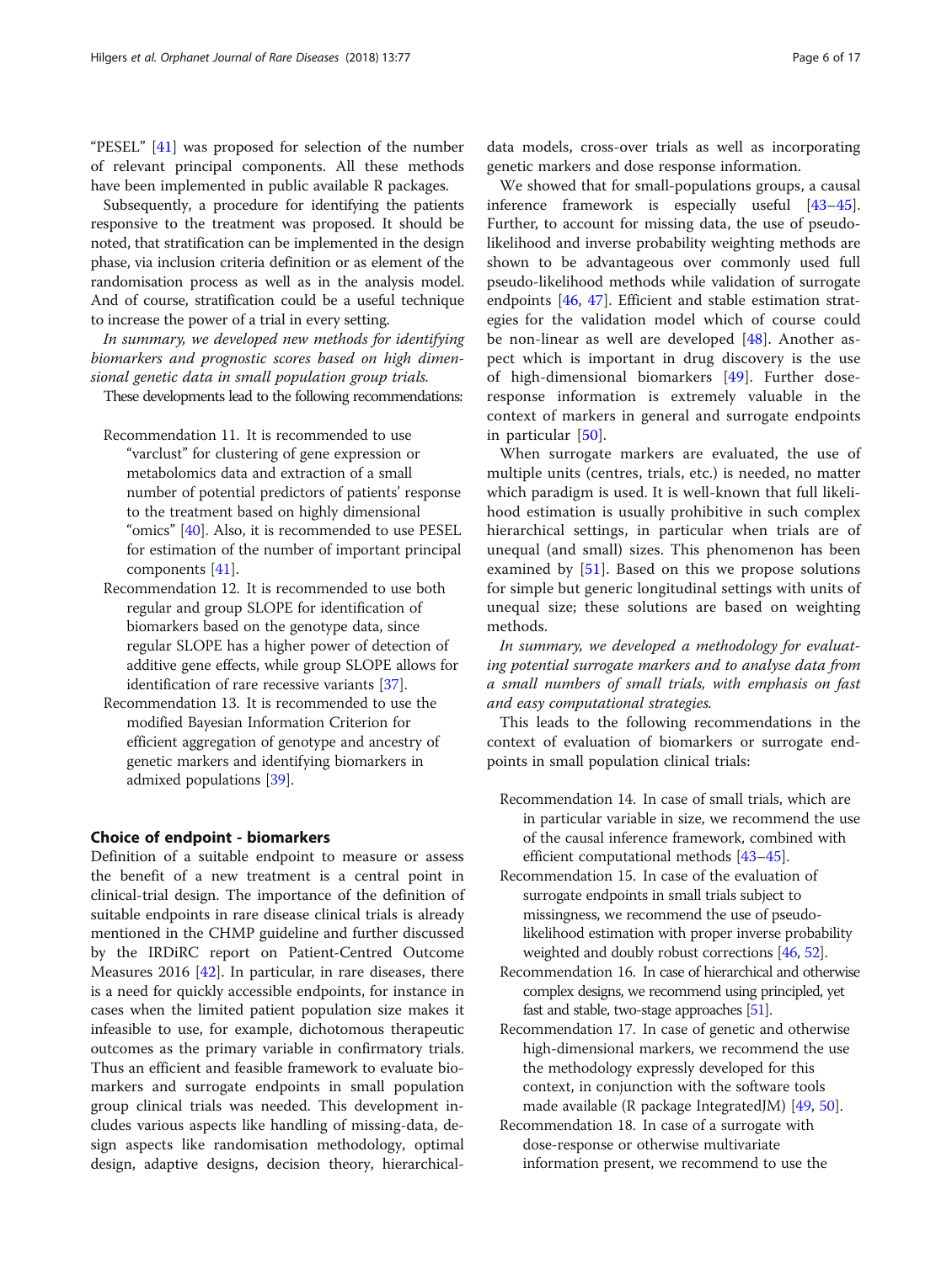Quantitative Structure Transcription Assay Relationship framework results. [\[50](#page-15-0)].

Recommendation 19. In case of the evaluation of surrogate endpoints in small studies, we recommend using weighting-based methods, because the methodology has been shown to work well theoretically, because it has been implemented in user-friendly SAS and R software, and because its practical performance is fast and stable [[48,](#page-15-0) [49](#page-15-0), [51\]](#page-15-0)

Among other aspects to validate a clinical endpoint reliability, i.e. the correlation between repeated measurements that are taken within the same subject is of major interest [\[42](#page-15-0)]. For example, the same outcome may be measured repeatedly over time in the same patients. In practical settings, the estimation of reliability become more complex by the design under investigation. We propose a general and flexible modelling approach to estimate reliability, as well as the standard errors, and confidence intervals [[53](#page-15-0)].

# Methodological considerations - randomisation

An important design technique used in comparative clinical trials is randomisation, i.e. the treatment allocation by an element of chance. This technique is applied in almost all confirmatory clinical trials, where two and more treatments are compared to each other. Here the element of chance in the allocation process is used to avoid or at least minimize the influence of bias on the estimate of the treatment difference. The properties of randomisation procedures are well understood from the theoretical point of view, but little work has been done with respect to practical situations. For instance, apart from response adaptive randomisation procedures, the direct impact of randomisation on the endpoints is under-investigated. Further, most of the evaluations belong to the long run argument, which is hardly applicable in small clinical trials. On the other hand, the choice of the randomisation procedure for a particular clinical trial is generally up to the scientist "feeling" and frequently not well motivated by scientific arguments. We showed that false decisions for a treatment effect can be caused by failure to select the best practice randomisation procedure. To assess the value of randomisation procedures for designing small clinical trials, a completely new methodology had to be developed. IDeAl implements rigorously the relation of the randomisation process to the endpoint. The model for selection bias as well as time trend bias can be interpreted as covariance imbalance and thus has strong relation to stratification.

In various papers we developed a mathematical model to describe the impact of selection bias on the type-Ierror probability for two- [\[54](#page-15-0)] and multi-arm [[55](#page-16-0)]

parallel group designs with continuous normal endpoint as well as for time-to-event endpoints [\[56\]](#page-16-0). We showed that the impact is more heterogeneous in smaller trials than in larger trials.

We investigated the impact of time trend of different forms [[57\]](#page-16-0) and included this in the models above. We developed a linked assessment criterion, based on a nor-malized multi-criterion function [\[58](#page-16-0)] to be able to investigate various purposes. All these derivations are included in our proposed evaluation of randomisation procedures to clinical trial design optimization (ERDO) framework, which will lead to more rational randomized patient allocation procedures, giving trial results that are more robust to selection bias and to inflation of the conditional type-I-error rate [\[59\]](#page-16-0). ERDO should be used as part of the clinical trial planning. The framework makes use of our R package randomizeR  $[60]$  $[60]$ . We reached to the conclusion, that no randomisation procedure protects against all types of bias in every clinical situation, however some perform better than others. Consequently, we advocated for a bias-corrected hypothesis test. We developed an asymptotic likelihood ratio test to analyse randomized clinical trials that may be subject to selection bias for normally distributed responses [\[61](#page-16-0)]. Other options are inclusion of the block factor when only time trend affects the data [\[57](#page-16-0)] as well as modelling [\[55](#page-16-0)]. These analyses should be part of the sensitivity analysis of a clinical trial to assess the level of evidence.

To sum up, we developed a new methodology for the selection of the best practice randomisation procedure and subsequent analysis for a small population clinical trial taking possible bias into account.

This leads to the following three recommendations:

- Recommendation 20. Do not select a randomisation procedure by arbitrary arguments, use scientific arguments based on the impact of randomisation on the study endpoint taking into account the expected magnitude of bias [\[54](#page-15-0)–[57\]](#page-16-0).
- Recommendation 21. Tailor the randomisation procedure used in small-population randomized clinical trial by following ERDO using randomizeR [[59](#page-16-0), [60\]](#page-16-0).
- Recommendation 22. In case of a randomized clinical trial, we recommend to conduct a sensitivity analysis to examine the impact of bias on the type-I-error probability [\[55,](#page-16-0) [59](#page-16-0)–[62\]](#page-16-0).

It should be noted, that the findings about the validity of randomisation should be applied to every clinical trial design used in small population clinical trials, see below. The consequence is a better understanding about the evidence, which could be expected or is derived from a clinical trial. Currently the ERDO is applied to several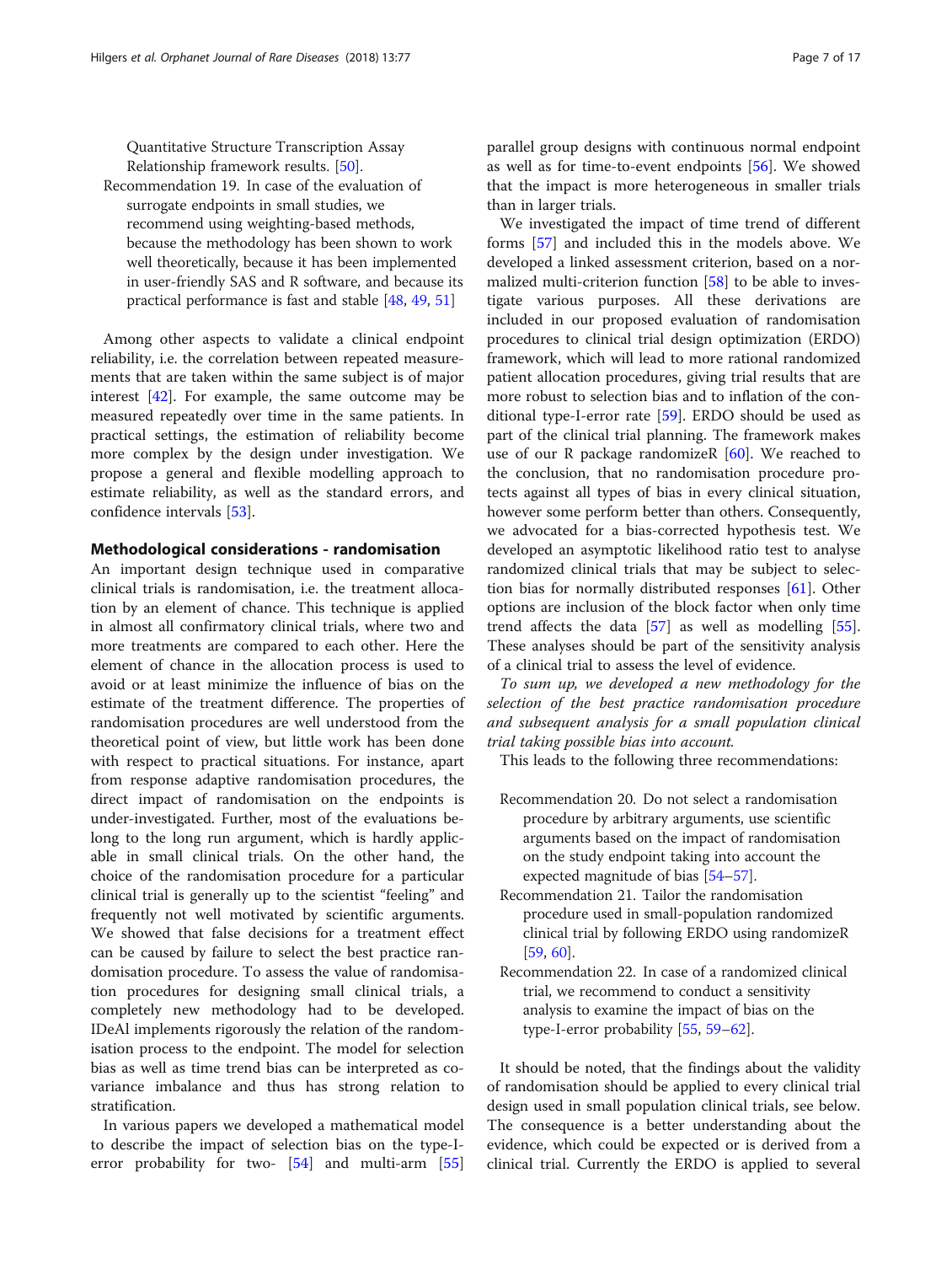studies, for instance the NICOFA trial to study Nicotinamide for the treatment of Friedreich ataxia with principal investigator Jörg Schulz (Chair of Department of Neurology, University Clinic Aachen, [http://www.erare.](http://www.erare.eu/all-funded-projects)) [eu/all-funded-projects\)](http://www.erare.eu/all-funded-projects)).

### Methodological considerations - adaptive design

Adaptive design techniques have been widely discussed over the last decades [[63,](#page-16-0) [64\]](#page-16-0) and in particular appear in the context of small population clinical trials very promising [[65\]](#page-16-0). IDeAl used adaptive design techniques in connection with extrapolation as well as optimal design techniques, see above.

The use of external information in designing and analyzing clinical trial data has attracted much interest and it is supposed that this fasten the validation process of new therapies. There are several areas, which might be promising here. For instance, the use of historical data to substitute parts of a randomized trial, the extrapolation of knowledge from one disease population to another as well as the acceptance of already derived knowledge from single arm trials so that further trials are not necessary. IDeAl considers the problem of using rigorously the data from a single arm study, using the data from a previous trial to adapt the trial in a small population and extrapolation of a dose response curve.

Another way to incorporate external information in the design and/or the analysis of a clinical trial is introduced by Hlavin [\[66\]](#page-16-0). The method used the strength of the current knowledge in a large population or for instance in adults to modify the significance level of the clinical trial in the small population, i.e. children. Of course, by this the sample size in the trial in the smaller population can be decreased. The approach makes use of Bayesian arguments to formulate a scepticism factor which reflects the confidence in the actual knowledge. This approach seems promising in pediatric trials to implement an adaptive pediatric investigation plan [\[5](#page-14-0)].

Of course, a point to consider when using external information is related to sharing clinical-trial data at patient level. Not only the data protection problem should be taken into account, but also the statistical problem related to post-hoc analysis. Expertise in biostatistics is needed to assess the interpretation of such multiple analyses, for example, in the context of regulatory decisionmaking by application of optimizing procedural guidance and sophisticated analysis methods [\[67](#page-16-0)].

In the ICH E10 guideline [[68](#page-16-0)], it is mentioned that it may be tempting in exceptional cases to initiate an externally controlled trial, hoping for a convincingly dramatic effect, with a prompt switch to randomized trials if this does not materialize. This leads to the idea of the new framework, i.e. "threshold-crossing", which leverages the wealth of information that is becoming available from completed RCTs and from real world data sources [[69\]](#page-16-0). The main idea is to formulate a threshold to be applied in a single arm trial, which serves as a decision rule for the need of a randomized trial.

Testing for multiple objectives in clinical trials is preferable, while supposed to reduce the number of clinical trials and thus affects all clinical trials. However, if the type I error probability is not considered accordingly, a conflict with the validity of the statistical analysis arises. The problem becomes more challenging with combining multiple objectives with adaptive design techniques. We developed adaptive graph-based multiple testing procedures to allow testing of multiple objectives and designs adaptations in a confirmatory clinical trial [\[70](#page-16-0)]. The methodology is applicable in a wide range of scenarios including trials with multiple treatment comparisons, endpoints or subgroups, or combinations thereof. If, in the interim analysis, it is decided to continue the trial as planned, the adaptive test reduces to the originally planned multiple testing procedure. Only if adaptations are actually implemented, an adjusted test needs to be applied.

We considered Phase IIb dose finding studies. To plan and analyse these studies the European Medicines Agency has qualified the MCP-Mod approach. Originally MCP-Mod was developed for Phase IIb dose finding studies to characterize the dose response relationship under model uncertainty once a significant dose response signal has been established. We developed a new closed MCP-Mod methodology for confirmatory clinical trials to allow individuals claims that a drug has a positive effect for a specific dose and applied the closed MCP-Mod methodology to adaptive two-stage designs by using an adaptive combination tests.

In a recent review conducted by the European Medicines Agency [[71\]](#page-16-0) it was shown that most of the adaptive design proposals were in oncology. Unfortunately, the important case of time-to-event endpoints is not easily handled by the standard adaptive theory. We proposed an alternative frequentist adaptive test which allows adaptations using all interim data [\[72](#page-16-0)]. We showed that other standard adaptive methods may ignore a substantial subset of the observed event times. Further, we developed a group sequential permutation test for situations where the underlying censoring mechanism would be different between the treatment groups [[73\]](#page-16-0).

To summarize at this point, we developed statistical methods to adapt the significance level and allow confirmatory decision-making in clinical trials with vulnerable, small populations.

Recommendation 23. In the case of confirmatory testing, we recommend adapting the significance level by incorporating other information, e.g. using information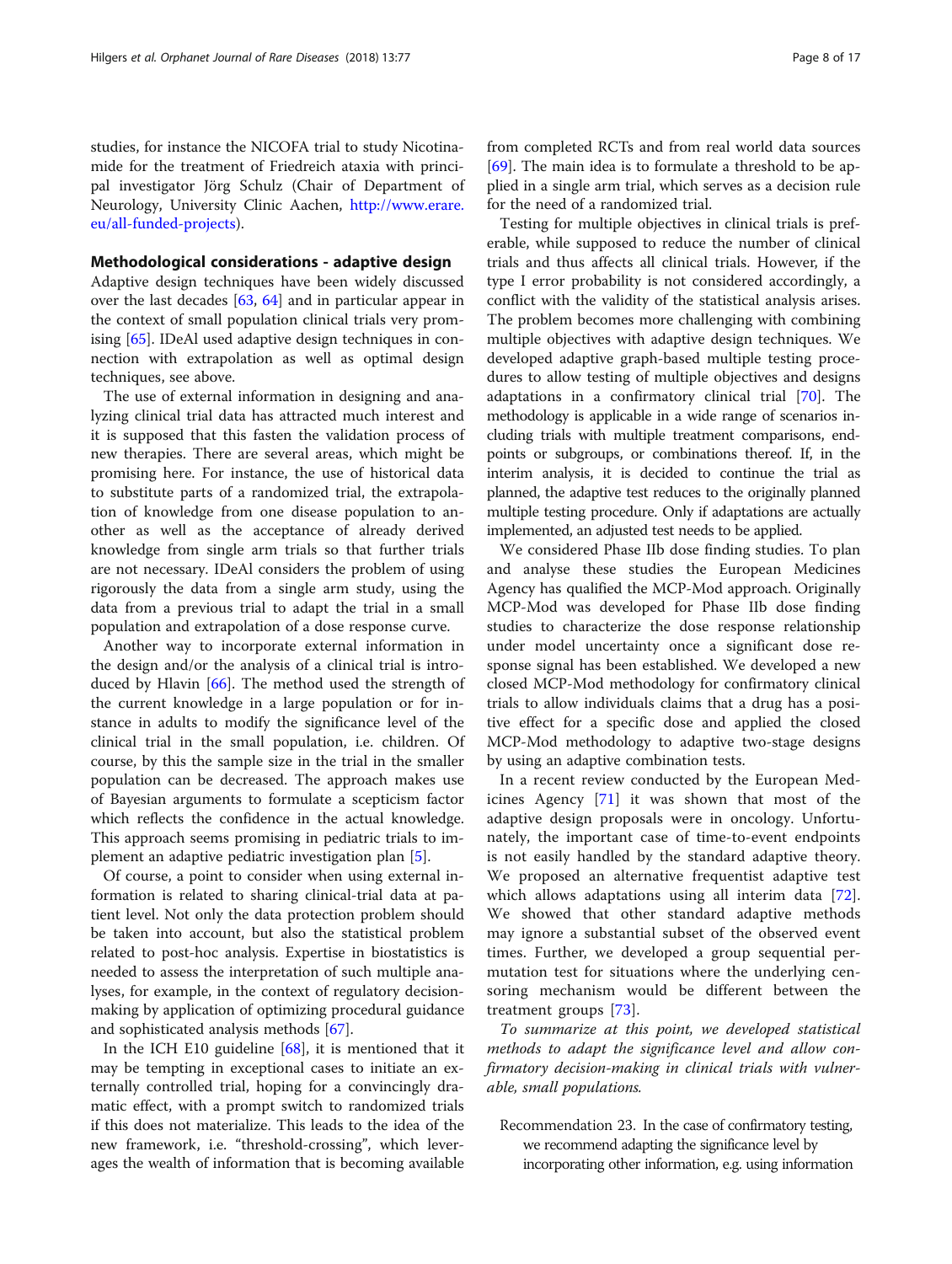from drug development programs in adults for designing and analyzing pediatric trials [[66\]](#page-16-0).

- Recommendation 24. Where randomized control clinical trials are infeasible, we propose "thresholdcrossing" designs within an adaptive development program as a way forward to enable comparison between different treatment options [[69](#page-16-0)].
- Recommendation 25. In the case of design modification during the conduct of a confirmatory clinical trial, we recommend using adaptive methods to ensure that the type-I-error is sufficiently controlled not to endanger confirmatory conclusions. Especially in clinical trial with multiple objectives special care has to be taken to address several sources of multiplicity [[70\]](#page-16-0).

# Methodological considerations pharmacogenetics

IDeAl investigated various special designs. For instance, statistical design considerations in first in human studies, which usually are supposed to be of small size, and are necessary in all drug development programs were discussed in [[74](#page-16-0)]. The six key issues highlighted in the paper are dose determination, availability of pharmacokinetic results, dosing interval, stopping rules, appraisal by safety committee, and clear algorithm required if combining approvals for single and multiple ascending dose studies.

We developed approaches to planning and analyzing trials for identifying individual response to treatment effects in small populations from various perspectives.

Crossover designs, as an extension of N-of-1 trials, can be used to evaluate between and within subject variability. This is particularly of interest in personalized medicine where a repeated crossover design is suitable for identifying variability arising between treatments and from interaction between individual patients and their treatment [[35\]](#page-15-0). However, the lack of standards for reporting clinical trials using a crossover layout is mentioned in particular for evaluation of analgesic treatment for chronic pain [[75\]](#page-16-0).

The N-of-1 trial design is of special interest for IDeAl, in particular because such designs may be particularly suited to proof of concept studies. More generally, the research design should reflect a specific research question. For example, if the intention is to determine efficacy of a treatment for a single patient, the N-of-1 trial design is recommended in chronic diseases [\[75\]](#page-16-0). However, such trials can also be extremely efficient and thus N-of-1 trials can be particularly useful in small populations [\[1\]](#page-14-0). Two purposes of the analysis of an N-of-1 trial are establishing whether a treatment works at all and establishing to what extent the effect varies from patient to patient. Here the evaluation of the within patient

When designing an N-of-1 trial, an important question concerns the samples size. When concentrated on addressing the challenge of N-of-1 trials, there are many components of variation involved, which make sample size determination complex. We developed methods reflecting these challenges and also the different questions that may be addressed [\[77](#page-16-0)].

An important aspect in the analysis of clinical trials with small population groups is the explanation of the sources of variation. For example, for longitudinal trials both within- and between-patient variation have to be considered as a minimum. If treatments are varied within the same patient other sources of variation have to be included. This shows that the trial design is a key element in the discussion of various sources of variation in observed response in clinical trials. It is suggested that reducing variation in medical practice might make as big a contribution to improving health outcome as personalizing its delivery according to the patient. It is concluded that the common belief that there is a strong personal element in response to treatment is not based on sound statistical evidence.

In rare diseases, it is even more important and promising than in larger trials to extract as much information as possible from between-patient trials. This has been addressed trough a number of ways, e.g. making efficient use of covariates. We explored machine learning techniques, where the number of values of a response variable can be very high and reducing the values by clustering improves performance. The aim is to formulate a prediction model, i.e. select appropriate covariates. We developed an algorithm that simultaneously groups the values of a response variable into a limited number of clusters and selects stepwise the best covariates that discriminate this clustering [\[78\]](#page-16-0). However, care has to be taken to the selection of the covariates.

In summary, we developed approaches to planning and analyzing trials for identifying individual response and examining treatment effects in small populations.

- Recommendation 26. For the analysis of N-of-1 trials, we recommend using an approach that is a modified fixed-effects meta-analysis for the case where establishing that the treatment works is the objective, and an approach through mixed models if variation in response to treatment is to be studied [[76](#page-16-0)].
- Recommendation 27. When conducting a series of Nof-1 trials we recommend paying close attention to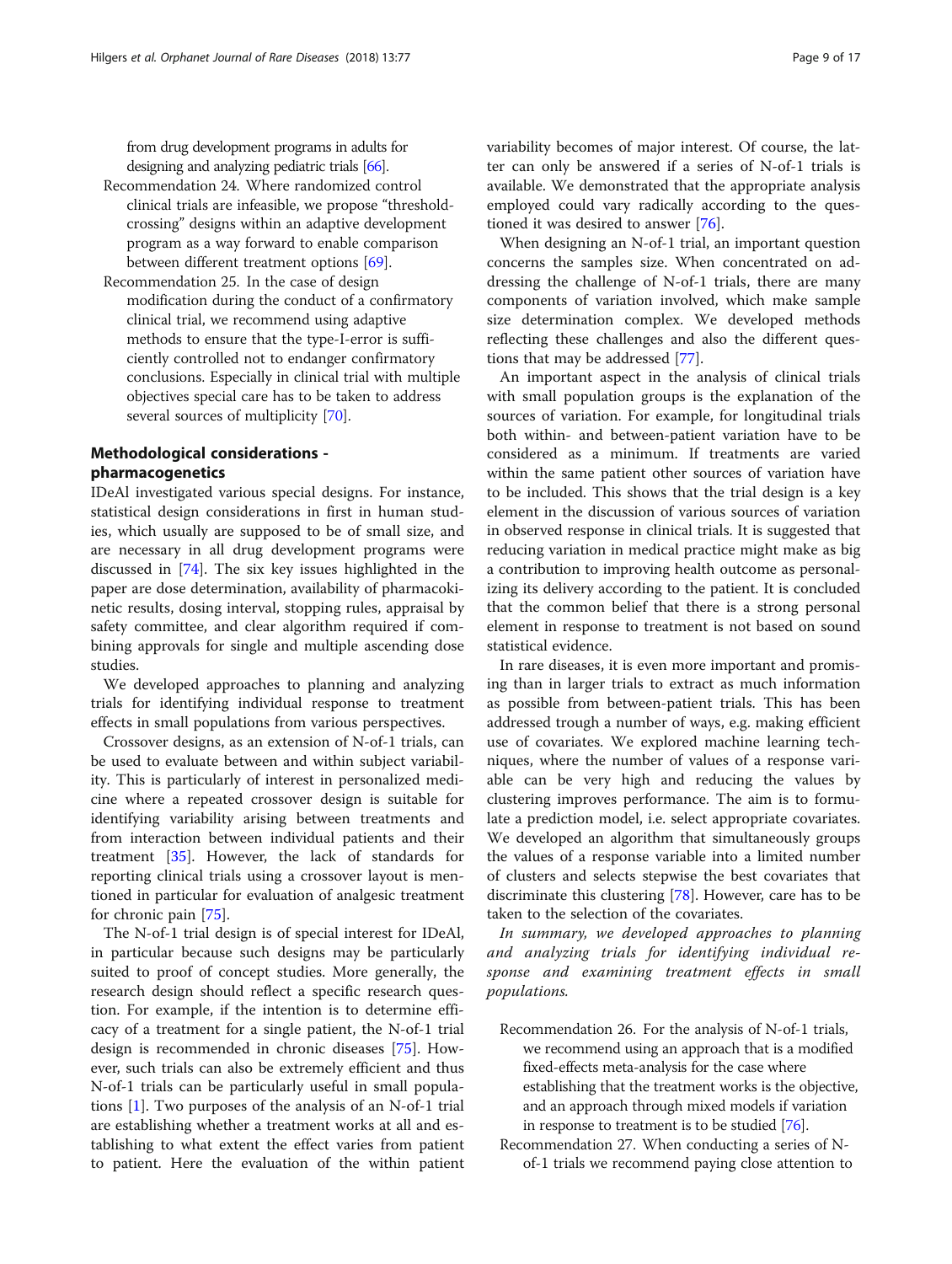the purpose of the study and calculating the sample size accordingly using the approach provided in detail in Senn [[77](#page-16-0)].

- Recommendation 28. We recommend that response should not be defined using arbitrary and naïve dichotomies but that it should be analysed carefully paying due attention to components of variance and where possible using designs to identify them [[79\]](#page-16-0).
- Recommendation 29. When analyzing between-patient studies, we recommend avoiding informationdestroying transformations (such as dichotomies) and exploiting the explanatory power of covariates, which may be identified from ancillary studies and patient databases.

# Extrapolation

As stated in the CHMP guidance [\[1](#page-14-0)] it is recommended to use as much information as possible to improve the design. IDeAl follows this advice extensively, and as one first aspect investigated options and methods for extrapolation.

In this context regression models are a very important tool to provide dose-response information. In many cases the question occurs whether two dose response curves can be assumed to be identical. This problem also appears in the situation of detecting non-inferiority and/or equivalence of different treatments [\[80](#page-16-0)].

We derived new statistical procedures addressing the problem of comparing curves and extrapolating information, with a particular focus on trials with small sample sizes.

We improved the previous standard, less powerful methodology for comparing two such curves [[81\]](#page-16-0), and showed that the efficiency can be considerably increased using a bootstrap approach. Additionally, we developed a new statistical test for the hypothesis of similarity of dose response curves. The test decides for equivalence of the curves if an estimate of a distance is smaller than a given threshold, which is obtained by a (non-standard) constrained parametric bootstrap procedure [[47\]](#page-15-0). A corresponding R package "TestingSimilarity" was developed [[82\]](#page-16-0).

Further the Minimum Effective Dose (MED) metric [[83\]](#page-16-0) was used to measure for similarity of doseresponse by claim for equivalence (to a certain amount) of information from the source and the target population. Confidence intervals and statistical tests were developed for this metric [\[84](#page-16-0)]. We further could show the very robust performance of all derived methodologies [[85\]](#page-16-0). Finally, optimal designs for the comparison of curves have been developed, which

minimizes the maximum width of the confidence band for the difference between two regression functions. In particular, it was demonstrated that the application of optimal designs instead of commonly used designs yields a reduction of the width of the confidence band by more than 50% [[86](#page-16-0), [87](#page-16-0)].

In summary, we developed a new optimized design and analysis strategy for comparing dose-response profiles to extrapolate clinical trial results from a larger to a smaller population.

- Recommendation 30. The comparison of dose response curves should be done by the bootstrap approach [[47](#page-15-0), [87\]](#page-16-0).
- Recommendation 31. If the aim of the study is the extrapolation of efficacy and safety information, we recommend considering and comparing the MEDs of two given populations [\[84\]](#page-16-0).
- Recommendation 32. The derived methodology shows a very robust performance and can be used also in cases where no precise information about the functional form of the regression curves is available [\[88\]](#page-16-0).
- Recommendation 33. In case of planning a dosefinding study comparing two populations, we recommend to use optimal designs in order to achieve substantially more precise results [[86](#page-16-0), [87\]](#page-16-0).

As a perspective, it should be noted, that the extrapolation can be combined with the surrogate endpoint findings. For instance, if the dose-response curve is established in adults following a true endpoint, and there is already a validated surrogate endpoint in a pediatric population available, then the latter can be used to show similarity of the doseresponse curves.

### Software

In the preceding sections we discussed various aspects to improve the design and analysis of small population clinical trials ending up the 33 recommendation. However, software packages are necessary to implement these recommendations. Various software packages have been delivered, to facilitate the application of our findings. The lists can be found as supplementary material in Table [1](#page-10-0). More information can be found on the website ([https://www.ideal.rwth-aachen.de/](https://www.ideal.rwth-aachen.de/))).

# IDeAl-net

We derived 33 recommendations from IDeAl's more than 60 published scientific papers to date in peerreviewed journals, to improve the design and analysis of small population clinical trials. The results belong to general aspects of clinical trial design and analysis methods as well as to more specific areas. General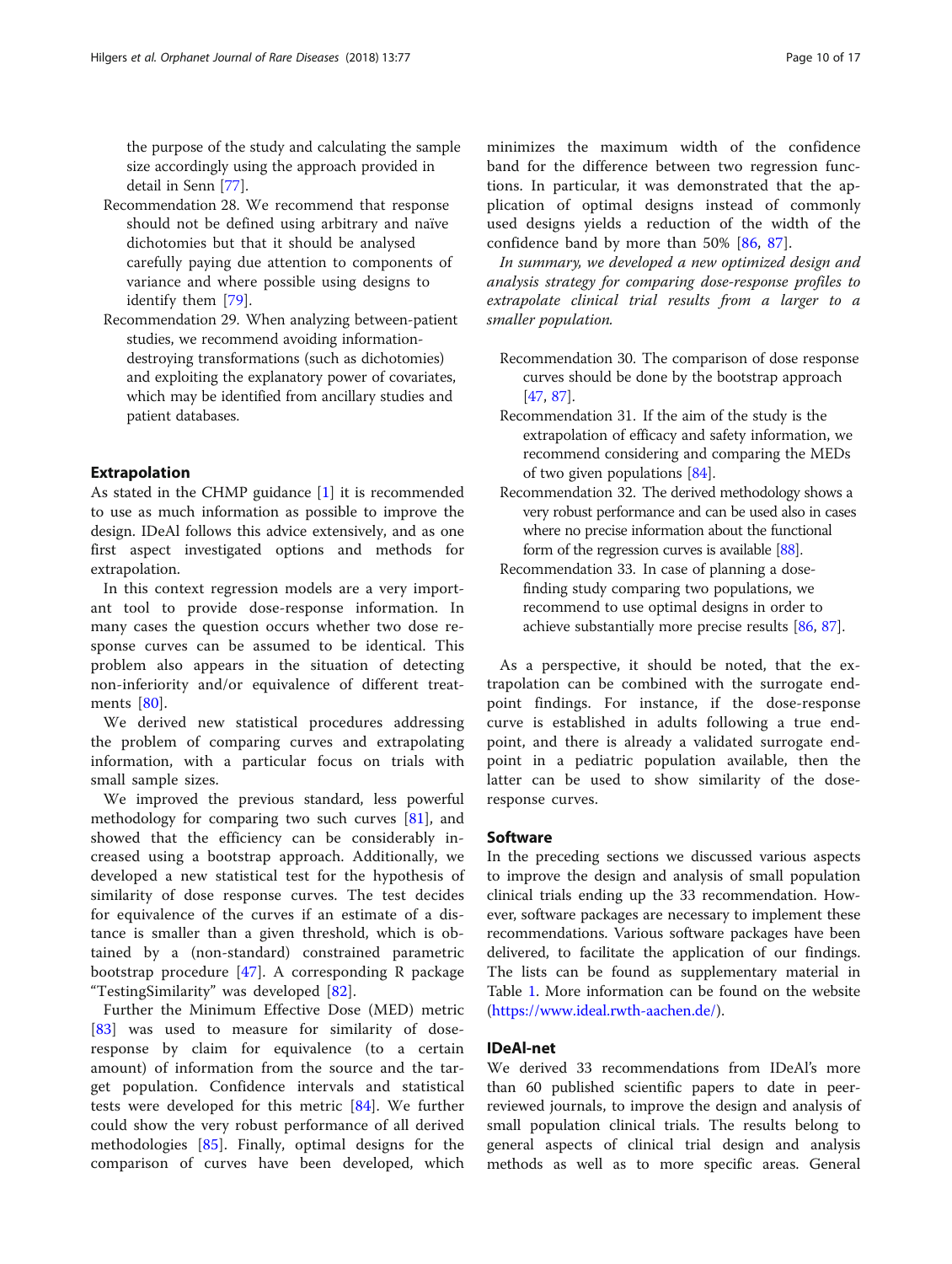#### <span id="page-10-0"></span>Table 1 List of IDeAl Statistical Software

- 1. Araujo, A. (2016): R-Code "Statistical Analysis of Series of N-of-1 Trials Using R", [http://www.ideal.rwth-aachen.de/wp-content/uploads/](http://www.ideal.rwth-aachen.de/wp-content/uploads/2014/02/nof1_rand_cycles_v8.pdf) [2014/02/nof1\\_rand\\_cycles\\_v8.pdf](http://www.ideal.rwth-aachen.de/wp-content/uploads/2014/02/nof1_rand_cycles_v8.pdf)
- 2. Brzyski, D. Peterson, C., Candes, E.J., Bogdan, M., Sabatti, C., Sobczyk, P. (2016): R package "geneSLOPE" for genome-wide association studies with SLOPE. [https://cran.r-project.org/web/packages/geneSLOPE/](https://cran.r-project.org/web/packages/geneSLOPE/index.html) [index.html](https://cran.r-project.org/web/packages/geneSLOPE/index.html)
- 3. Graf, A., Bauer, P., Glimm, E., König, F. (2014): R-Code to calculate worst case type I error inflation in multiarmed clinical trials, [http://onlinelibrary.wiley.com/](http://onlinelibrary.wiley.com/doi/10.1002/bimj.201300153/suppinfo) [doi/10.1002/bimj.201300153/suppinfo](http://onlinelibrary.wiley.com/doi/10.1002/bimj.201300153/suppinfo)
- 4. Jobjörnsson, S. (2015): R package "bdpopt" for optimization of Bayesian Decision Problems. [https://cran.r-project.org/web/packages/](https://cran.r-project.org/web/packages/bdpopt/index.html) [bdpopt/index.html](https://cran.r-project.org/web/packages/bdpopt/index.html)
- 5. Hlavin, G. (2016): application for extrapolation to adjust significance level based on prior information, [http://www.ideal](http://www.ideal-apps.rwth-aachen.de:3838/Extrapolation/)[apps.rwth-aachen.de:3838/Extrapolation/](http://www.ideal-apps.rwth-aachen.de:3838/Extrapolation/)
- 6. Möllenhoff,K. (2015): R package "TestingSimilarity" for testing similarity of dose response curves. [https://cran.r-project.org/web/](https://cran.r-project.org/web/packages/TestingSimilarity/) [packages/TestingSimilarity/](https://cran.r-project.org/web/packages/TestingSimilarity/)
- 7. Riviere, M.K., Mentré, F. (2015): R package "MIXFIM" for the evaluation and optimization of the Fisher Information Matrix in Non-Linear Mixed Effect Models using Markov Chains Monte Carlo for both discrete and continuous data. <https://cran.r-project.org/web/packages/MIXFIM/>
- 8. Schindler, D., Uschner, D., Manolov, M, Pham, M., Hilgers, R.-D., Heussen, N. (2016): R package "randomizR" on Randomization for clinical trials. <https://cran.r-project.org/web/packages/randomizeR/>
- 9. Senn, S, (2014): R, GenStat and SAS Code for Sample Size Considerations in N-of-1 trials, [http://www.ideal.rwth-aachen.de/wp](http://www.ideal.rwth-aachen.de/wp-content/uploads/2014/02/Sample-Size-Considerations-for-N-of-1-trials.zip)[content/uploads/2014/02/Sample-Size-Considerations-for-N-of-1](http://www.ideal.rwth-aachen.de/wp-content/uploads/2014/02/Sample-Size-Considerations-for-N-of-1-trials.zip) trials zin
- 10. Sobczyk, P., Josse, J., Bogdan, M. (2015): R package "varclust" for dimensionality reduction via variables clustering. [https://](https://psobczyk.shinyapps.io/varclust_online/) [psobczyk.shinyapps.io/varclust\\_online/](https://psobczyk.shinyapps.io/varclust_online/)
- 11. Sobczyk, P., Josse, J., Bogdan, M. (2017): R package "pesel" Automatic estimation of number of principal components in PCA with PEnalized SEmi-integrated Likelihood (PESEL). [https://github.](https://github.com/psobczyk/pesel) [com/psobczyk/pesel](https://github.com/psobczyk/pesel)
- 12. Szulc, P., Frommlet, F., Tang, H., Bogdan, M. (2017): R application for joint genotype and admixture mapping in admixed populations, <http://www.math.uni.wroc.pl/~mbogdan/admixtures/>
- 13. Van der Elst, W., Alonso, A., Molenberghs, G. (2017): R package "EffectTreat" on the Prediction of Therapeutic Success. [https://cran.r](https://cran.r-project.org/web/packages/EffectTreat/index.html)[project.org/web/packages/EffectTreat/index.html](https://cran.r-project.org/web/packages/EffectTreat/index.html)
- 14. Van der Elst, W., Meyvisch, P., Alonso, A., Ensor, H.M., Weir, C.J., Molenberghs, G. (2017): R Package "Surrogate" for evaluation of surrogate endpoints in clinical trials. [https://cran.r-project.org/web/](https://cran.r-project.org/web/packages/Surrogate/) [packages/Surrogate/](https://cran.r-project.org/web/packages/Surrogate/)
- 15. Van der Elst, W., Molenberghs, G., Hilgers, R.-D., Heussen, N. (2016): R package "CorrMixed" for the estimation of within subject correlations based on linear mixed effects models. [https://cran.r](https://cran.r-project.org/web/packages/CorrMixed/index.html)[project.org/web/packages/CorrMixed/index.html](https://cran.r-project.org/web/packages/CorrMixed/index.html)

techniques include methodologies at a drug development level like decision theoretic evaluation as well as at the trial design level like choice of a randomisation procedure, establishing surrogate endpoints, development of prognostic factors, pharmacometric evaluation of design aspects, adaptive graph-based multiple testing procedures. Special techniques address for instance dose

response trials with respect to extrapolation, designs for longitudinal data. Of course, application of these recommendations depends on the practical situation, e.g. the disease under investigation etc. The importance of advanced statistical modelling becomes clearer with the application in the rare disease context. For instance, mixed effects models, whether linear or non-linear constitute important statistical methodology, not only for evaluation of surrogate endpoints, for analysis of pharmacological considerations, but also for the analysis of subject by treatment interaction as in personalized medicine [[88](#page-16-0)]. Further, the definition of an endpoint as slope over time is another area of successful application of linear mixedeffects models which reduces the sample size [\[89\]](#page-16-0).

Some researcher might prefer to think in terms of special topics representing methodological skills necessary to design small population clinical trials and would like to mirror IDeAl's work on these topics. A sound list of topics, which are currently discussed in the area of improvement of the statistical design and analysis methodology for small population clinical trials is summarized in the IRDiRC task force report [\[65\]](#page-16-0). We extracted a list of 73 items (see supplementary material for a complete list in Table [2](#page-11-0)) related to statistical design and analysis methods from this report. To relate the work package output to these IRDiRC task force report items we conducted a "text mining" search in the 65 IDeAl publications. 12 topics are not addressed by IDeAl's work. This result is illustrated as network graph expressing the topics reflected by IDeAl's research (see Fig. [1](#page-12-0): The IDeAl-net-1).

On the other hand, IDeAl's findings make use of specific statistical skills and introduce new methods beyond the IRDiRC task force report. To design and analyse a small population groups trial "IDeAl-ly" the terms included in the IDeAl-net-2 should be taken into account. Again IDeAl-net-2 is based on the 65 IDeAl publications relating the work package output to terms newly coined terms (see Fig. [2:](#page-12-0) The IDeAlnet-2 supplementary material for a complete list in Table [3](#page-13-0)). The graphs not only illustrate how the topics are related to the work package tasks but also how the topics are related to each other. This shows that design aspects are related at various levels as pointed out in the IRDiRC task for report [[3](#page-14-0), [68](#page-16-0)]. Inspired by the unidirectional graph presented by Cornu et al. [[90\]](#page-16-0) we developed a more complex graphical representation of design and analysis methods necessary to tailor small population clinical trials.

### Discussion

As described in the previous chapters, IDeAl has contributed to the most important areas of statistical design and analysis of small population clinical trials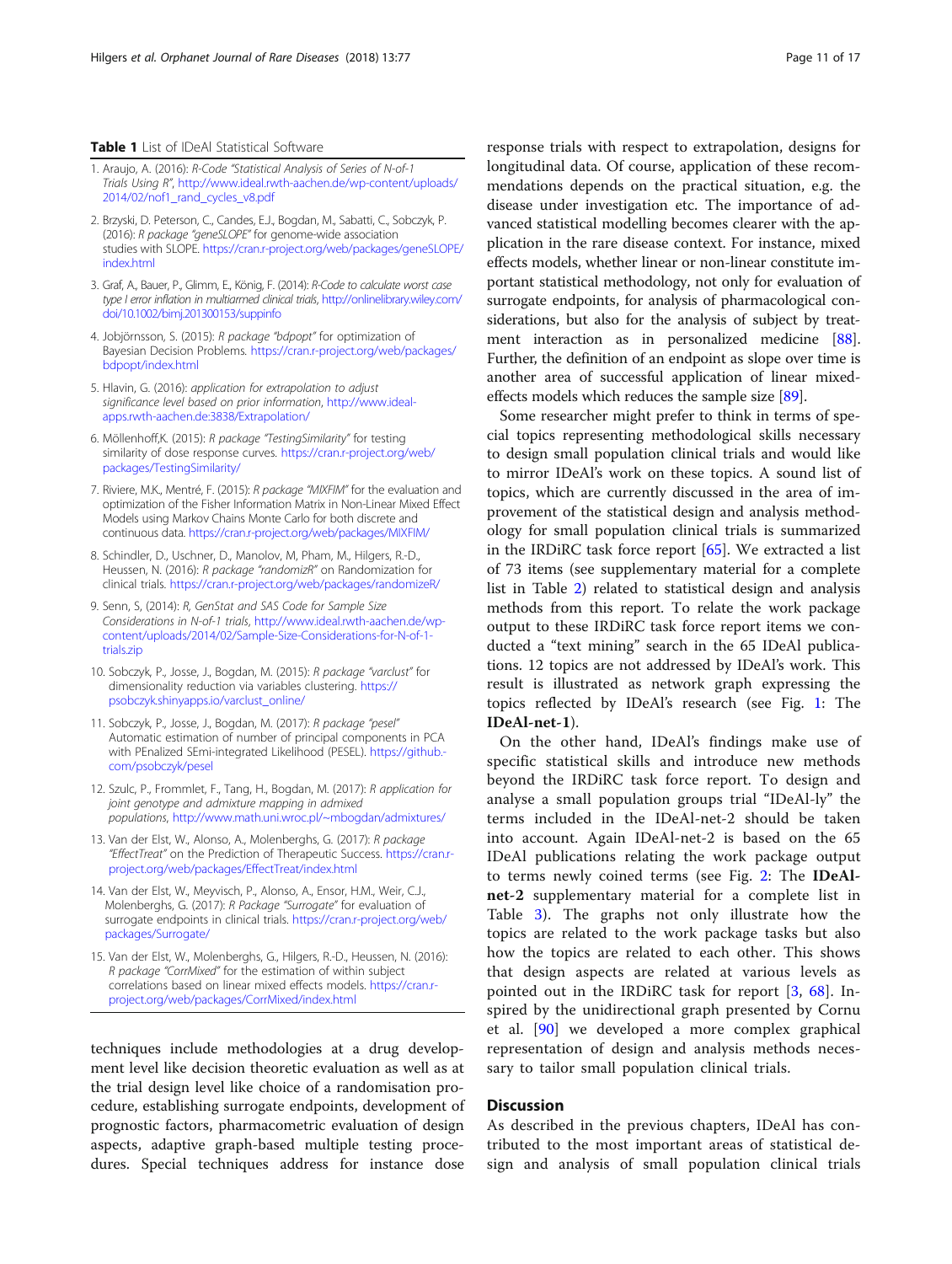<span id="page-11-0"></span>Table 2 List of IRDIRC task force report design and analysis topics and synonyms (topics in italics are not addressed in IDeAl's publications)

adaptive design; adaptive/flexible design/study/trial adaptive randomisation adaptive selection allocation ratio ANCOVA Bayesian method; method/analysis/design benefit-risk bias biomarker; bio/genetic clinical endpoint; endpoint/outcome composite endpoint; endpoint/outcome/measure/response measure cross-over decision analysis, analysis/theory/making/process disease mechanism disease model double-blind drop-out drug-disease model; model/modelling early escape design enhanced trial design epidemiological study extrapolation factorial-design group-sequential high-risk allocation design historic data in-silico model; model/modelling/clinical trial interim analyses level-of-evidence longitudinal data; longitudinal/repeated measures, model/data/outcome micro-dose trial; trial/study missing data; midding data/missingness multi-arm design; multi arm/multiple treatment arm, design/study multicenter multiple endpoint; endpoint/outcome multiple testing; multiple testing/multiple hypotheses testing natural history n-of-1; n-of-1/single-subject design non-clinical data non-randomised parallel group patient preference trial

patiet-centerdness, centerdness/centered

IDeAl's publications) (Continued) PCOM; patient-centered outcome measures PD model; PD/pharmacodynamic PIP; paediatric investigation plan PK model; PK/pharmacokinetic platform design; design/trial post marketing post-hoc power pragmatic trial; trial/study prior data; data/distribution, informative Bayesian prior distribution prognostic model; model/factor public health strategy randomisation procedure randomised withdrawal RCT; randomised controlled trial/study/design registry regulatory decision; decision/strategy re-randomisation response-adaptive method; method/design sample size sample size re-assessment; reassessment/re-estimation seamless adaptive design single-arm SMART design; SMART/snSMART subgroup; group/population sufficient evidence surrogate endpoint; endpoint/outcome/marker time-to-event; survival endpoint/outcome/trial/study trial simulation validity

Table 2 List of IRDIRC task force report design and analysis topics and synonyms (topics in italics are not addressed in

with a significant number of new results. This already refines the actual methodologies. However, it is shown that major progress is being made, which not only improves the standard methods dramatically [\[3](#page-14-0), [91](#page-16-0)]. Some of the findings, like the adaptive extrapolation with refining the significance level, the recommendation about the selection of a randomisation procedure as well as the decision analytical approach necessitate rethinking, flexibility of stakeholders and thus braking barriers is necessary.

To give research a direction how to use the recommendations, we refer to Fig. [3.](#page-14-0) From the point of view to plan a clinical trial, some recommendations belong to generating information form existing data while other belong to the integrated design and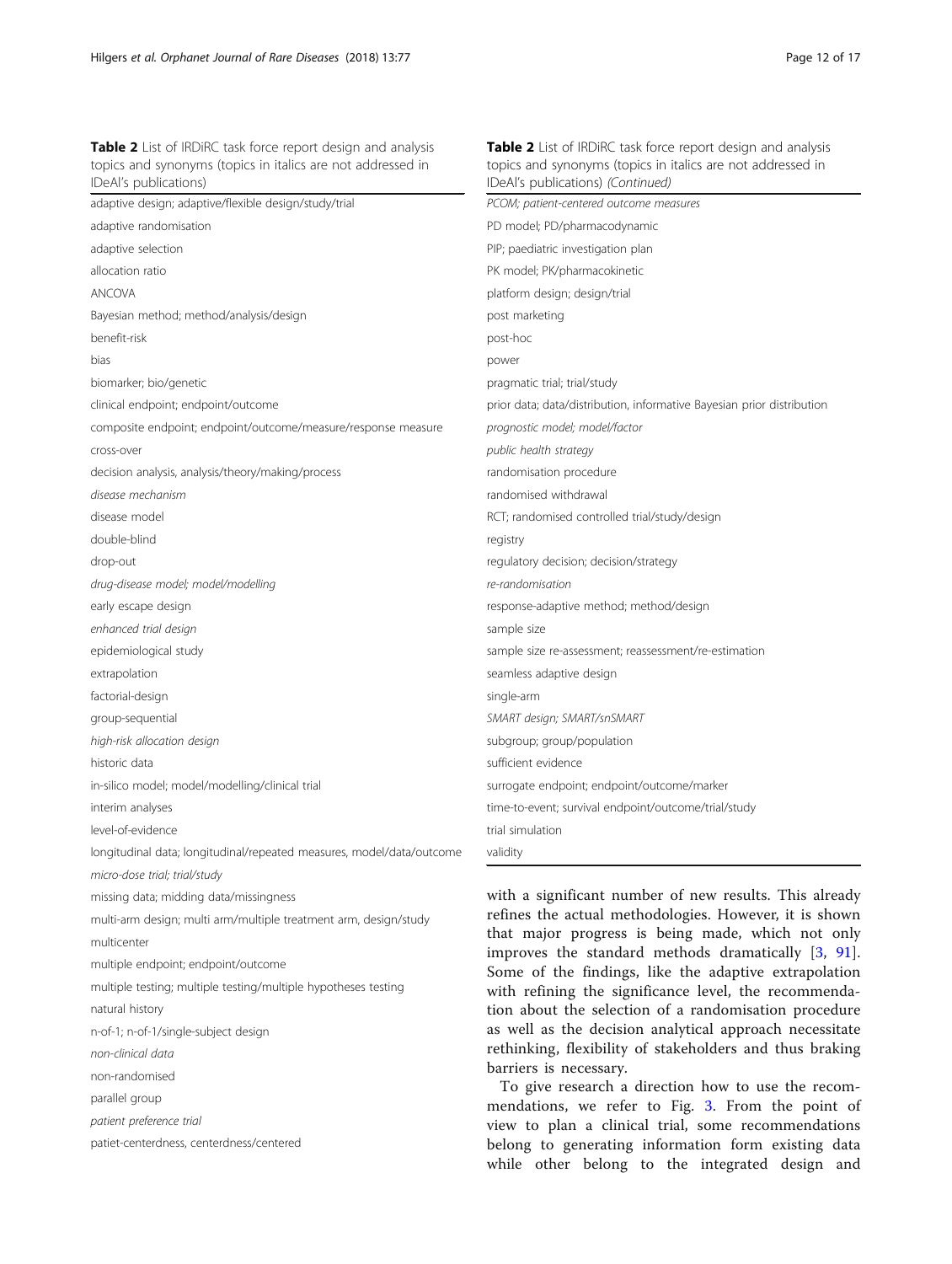

<span id="page-12-0"></span>

analysis perspective. The overaching assessment about the value of a research program making use of decision theoretic is addressed as well.

Of course, this is only a report after 3 year of developments. Further research is already started going far beyond the initial IDeAl research plans and will add new aspects. Some of these further results have already been summarized in scientific publications that are under review. Some other work is still in progress with papers under preparation. These aspects are not mentioned in the paper here. However, the IDeAl consortium feel that the actual description included in the paper is worth to report in the light of an expected review of the CHMP guidance on small population clinical trials next year. Here this report is already helpful to define one side of a new standard. Of course, the forthcoming results of asterix and InSPiRe, are the other side and are an excellent basis for new arguments as well as the results from the before mentioned projects under investigation. Some of the developed procedures have the potential to become a certified procedure [\[92](#page-16-0)].

IDeAl already shows the relation to other research areas that might seem far away from small population

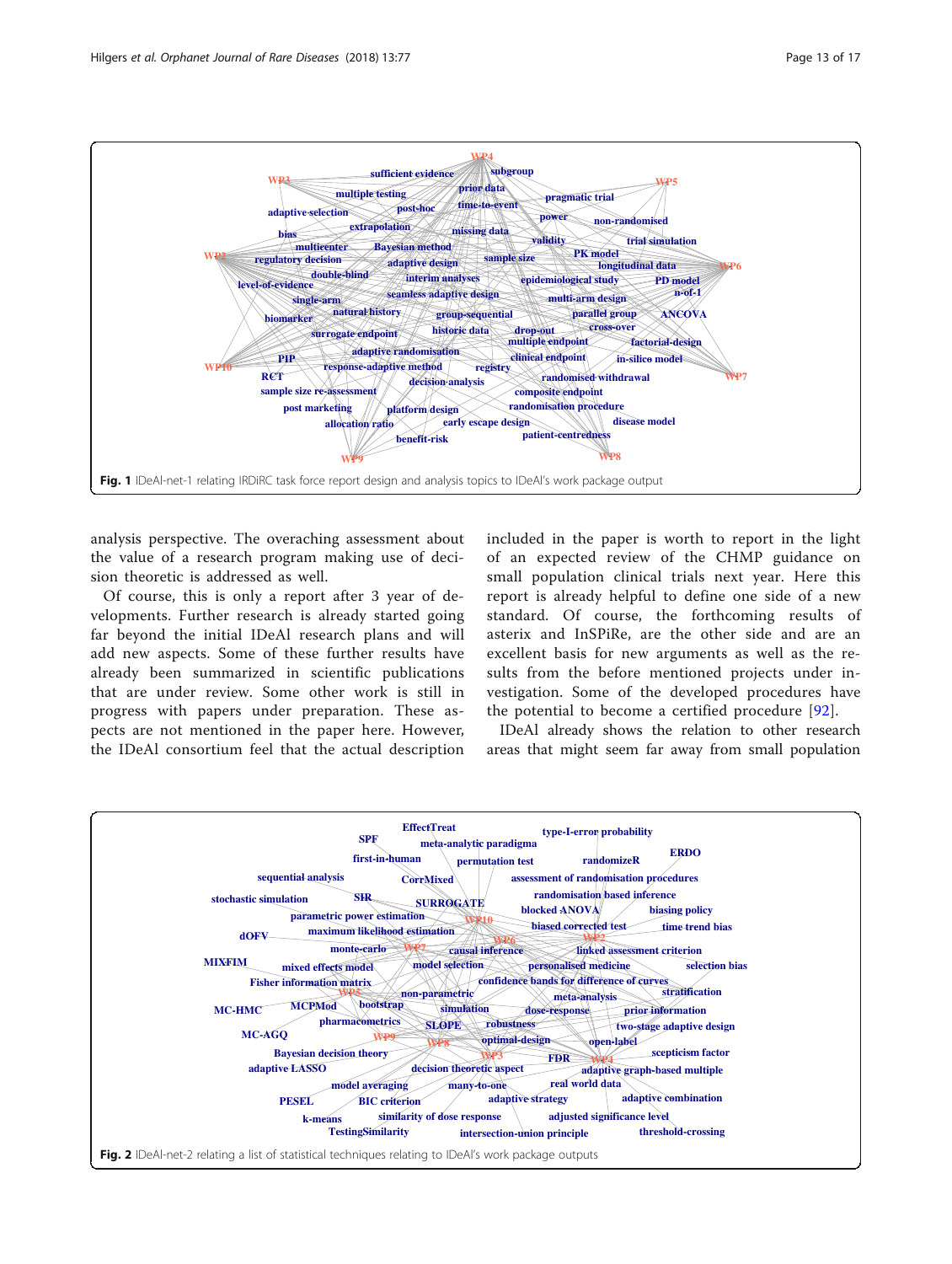k-means

MC-AGQ MC-HMC

many-to-one

meta-analysis

model averaging model selection monte-carlo stochastic simulation non-parametric open-label

permutation test

MIXFIM

linked assessment criterion

maximum likelihood estimation

MCPMod (closed MCPMod)

meta-analytic paradigma mixed effects model

parametric power estimation

confidence bands for difference of curves

optimal-design (compound D-optimality criterion)

<span id="page-13-0"></span>

| Table 3 List of IDeAI added aspects, explanation in brackets          | <b>Table 3</b> List of IDeAI added aspects, explanation in brackets |
|-----------------------------------------------------------------------|---------------------------------------------------------------------|
| adaptive combination                                                  | (Continued)                                                         |
| adaptive graph-based multiple                                         | PESEL (penalized semi-integrated likelihood method)                 |
| adaptive LASSO                                                        | pharmacometrics                                                     |
| adaptive strategy                                                     | prior information                                                   |
| adjusted significance level                                           | randomisation based inference                                       |
| assessment of randomisation procedures                                | randomizeR                                                          |
| Bayesian decision theory                                              | real world data                                                     |
| biased corrected test (likelihood ratio test)                         | Robustness                                                          |
| biasing policy                                                        | SIR (sampling importance resampling)                                |
| <b>BIC</b> criterion                                                  | scepticism factor (scepticism)                                      |
| blocked ANOVA                                                         | selection bias                                                      |
| bootstrap (constrained parametric bootstrap procedure)                | sequential analysis                                                 |
| causal inference                                                      | Simulation                                                          |
| CorrMixed                                                             | SPF (surrogate predictive function)                                 |
| decision theoretic aspect (Bayesian decision theoretic)               | stratification                                                      |
| dOFV (delta objective function values)                                | personalised medicine                                               |
| dose-response                                                         | <b>SURROGATE</b>                                                    |
| <b>FffectTreat</b>                                                    | TestingSimilarity                                                   |
| ERDO (evaluation of randomisation procedures for design optimisation) | threshold-crossing                                                  |
| similarity of dose response                                           | time trend bias                                                     |
| FDR (false discovery rate)                                            | two-stage adaptive design                                           |
| first-in-human                                                        | type-I-error probability                                            |
| Fisher information matrix                                             | intersection-union principle                                        |
| SLOPE (group SLOPE, geneSLOPE)                                        |                                                                     |

groups. The bridge between big data and smallpopulation clinical trials was built up resulting in recommendations for an European Union action plan in [[93\]](#page-16-0).

A total of 33 recommendations developed and related to the work packages are given. The route to thinking about improvements is displayed in an IDeAl-network, which is grounded on IRDiRC topics which are discussed in the context of small population clinical trials. This shows in particular, that unfortunately, there is no "one size fits all" solution and as a result of IDeAl research, one may conclude that tailored approaches are necessary for statistically designing and analyzing small population group trials. Here experts are necessary to train different stakeholders. Teams, perhaps including more than one biostatistician should be formed to answer specific questions.

# Conclusion

To date, IDeAl has brought major progress to the designs and analysis of small population clinical trials. Some of the findings concern all areas of clinical trials while other address specific research questions. With this, evidence can be derived in small population clinical trials. The methods can be used in a wide range of small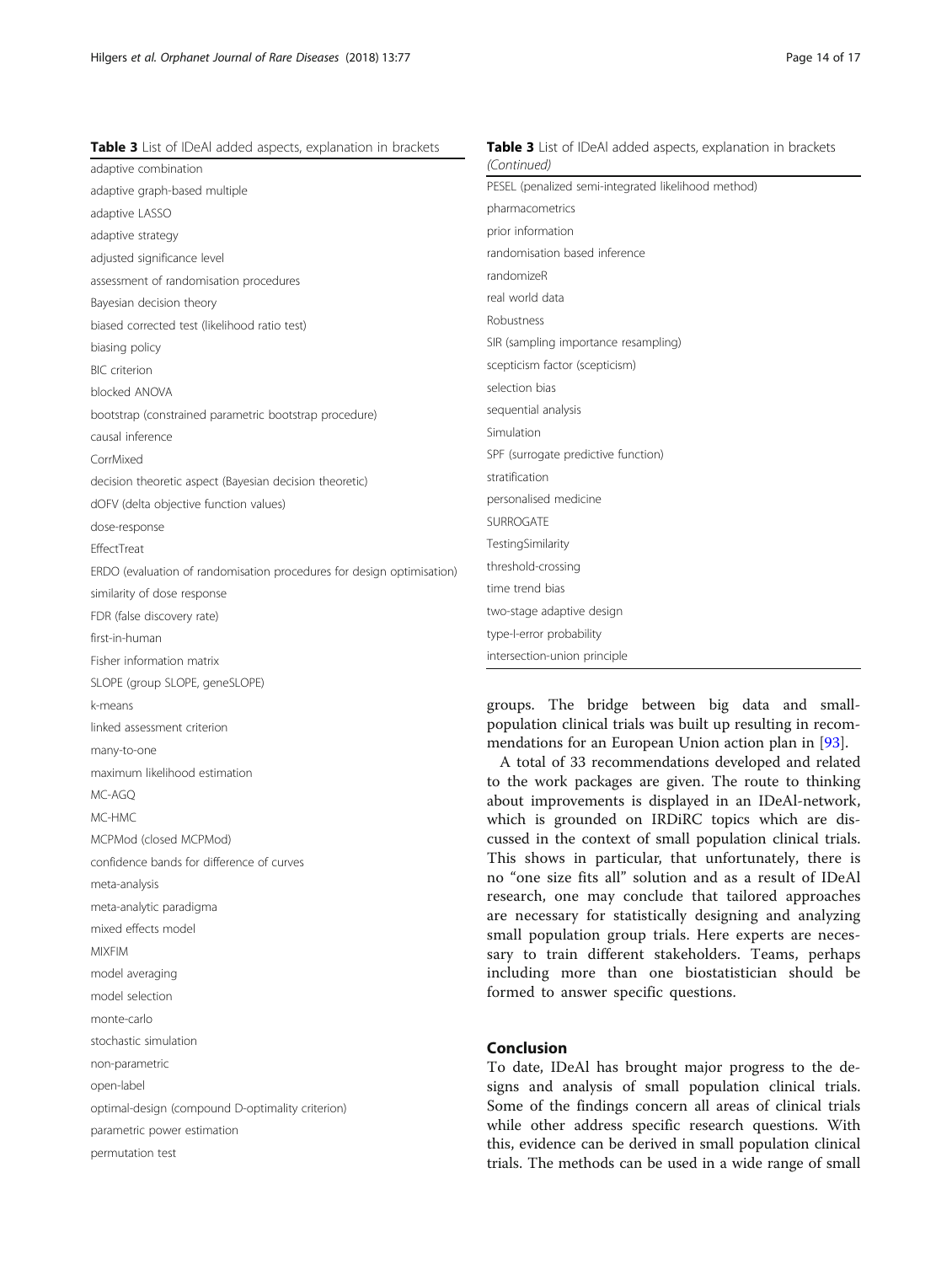<span id="page-14-0"></span>

# population clinical scenarios. Rigor and thoughtful application will offer opportunities in clinical scenarios where trials are infeasible with the standard methods.

#### **Abbreviations**

asterix: Advances in Small Trials dEsign for Regulatory Innovation and eXcellence; CHMP: Committee for Medicinal Products for Human Use; EMA: European Medical Agency; ERDO: Evaluation of Randomisation procedures to clinical trial Design Optimization; EU: European Union; FDA: U.S. Food and Drug Administration; IDeAl: Integrated Design and Analysi of small population group trials; IDeAl-net: Design and Analysis Network developed by IDeAl; InSPiRe: Innovative methodology for small populations research; IRDiRC: International Rare Disease Research Consortium; MC: Monte Carlo; MC-AGQ: Monte Carlo Adaptive Gaussian Quadrature; MC-HMC: Monte Carlo Hamiltonian Monte Carlo; MCPMod: Multiple Comparison Procedures – Modelling; MED: Minimum Effective Dose; MIXFIM: Evaluation of the FIM in NLMEMs using MCMC; NLMEM: Nonlinear mixed-effects models; PCOM: Patient Centred Oucome Measures; PD: Pharmacodynamic; PFIM: Population Fisher information matrix; PIP: Peadiatric Investigation Plan; PK: Pharmakokinetic; PsN: Perl-speaks-NONMEM; R: Statistical software; R&D: Research and development; RCT: Randomized Controlled Trial

#### Acknowledgements

The authors would like to express their gratitude for scientific contribution to the members of the external advisory board, external experts and the young scientist: Artur Araujo, Ségolène Aymé, Rosemary Bailey, Peter Bauer, Frank Bretz, Damian Brzyski, Tomasz Burzykowski, Olivier Collignon, Chenhui Deng, Anne-Gaelle Dosne, Martin Forster, Ralf Herold, Nicole Heussen, Gerald Hlavin, Andrew Hooker, Chris Jennison, Sebastian Jobjörnsson, Steven A. Julious, Kristin Karlsson, Florian Klinglmüller, Sergii Krasnozhon, Cédric Laouénan, Florence Loingeville, Frank Miller, Kathrin Möllenhoff, Gerard Nguyen, Paolo Baroldi, Paolo Pertile, Gerard Pons, Marie Karelle Rivière, William F. Rosenberger, Chiara Sabati, David Schindler, Günther Schmalzing, Anna Schritz, Piotr Sobczyk, Miriam Tamm, Sebastian Ueckert, Diane Uschner, Wim van der Elst and Gernot Wassmer.

#### Funding

This work has received funding from the European Union Seventh Framework Programme [FP7 2007–2013] under grant agreement no.: Health-FP7–2013-602552 (IDEAL project).

#### Availability of data and materials

All relevant data are within the paper and its supporting information files.

#### Authors' contributions

All authors contributed equally in conceiving the manuscript and read and approved the final manuscript. RDH is lead of WP2, principal investigator and responsible for designing the IDeAl research project. CFB is lead of WP9, MB is lead of WP8, HD is lead of WP3, MK is lead of WP7, FK is lead of WP4, FM is lead of WP5, GM is lead of WP10 and SS is lead of WP6. They all contributed to the draft of the paper and reviewed it critically. NH developed the IDeAl-Net.

# Ethics approval and consent to participate

Not applicable.

#### Competing interests

The authors declare that they have no competing interests.

#### Publisher's Note

Springer Nature remains neutral with regard to jurisdictional claims in published maps and institutional affiliations.

### Received: 2 November 2017 Accepted: 1 May 2018 Published online: 11 May 2018

#### References

- 1. CHMP. Guideline on clinical trials in small populations. 2007. [Cited: February 1,2013.] www.ema.europa.eu/docs/en\_GB/document\_library/ Scientific\_guideline/2009/09/WC500003615.pdf.
- 2. Austin CP, et al. Future of rare diseases research 2017-2027: an IRDiRC perspective. Clin Transl Sci. 2018;11(1):21–7. https://doi.org/10.1111/cts.12500.
- 3. Hilgers RD, Roes KC, Stallard N. Directions for new developments on statistical design and analysis of small population group trials. Orphanet J Rare Dis. 2016;11(1):78. https://doi.org/10.1186/s13023-016-0464-5.
- 4. Senn SJ. A note regarding meta-analysis of sequential trials with stopping for efficacy. Pharm Stat. 2014;13(6):371–5. https://doi.org/10.1002/pst.1639.
- 5. Bauer P, König F. Adaptive paediatric investigation plans, a small step to improve regulatory decision making in drug development for children. Pharm Stat. 2016:384–6. https://doi.org/10.1002/pst.1762.
- 6. Lendrem D, et al. R&D productivity rides again? Pharm Stat. 2015;14(1):–3. https://doi.org/10.1002/pst.1653.
- 7. Jobjörnsson S, et al. Late-stage pharmaceutical R&D and pricing policies under two-stage regulation. J Health Econ. 2016;50:298–311. https://doi.org/ 10.1016/j.jhealeco.2016.06.002.
- 8. Miller F, Burman CF. A decision theoretical modeling for Phase III investments and drug licensing. J Biopharm Stat. 2017;18:1–24. https://doi. org/10.1080/10543406.2017.1377729.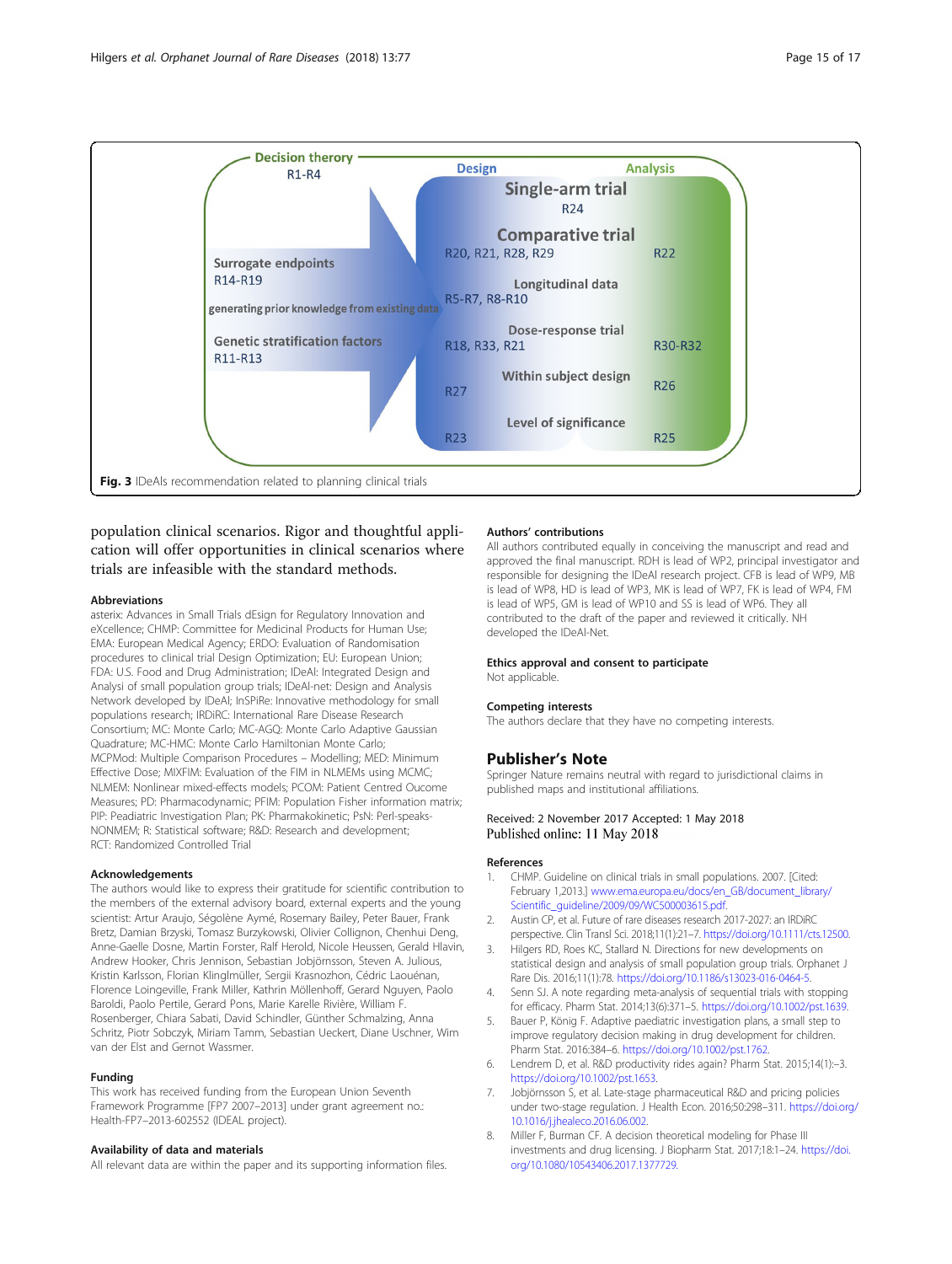- <span id="page-15-0"></span>9. Ondra T, et al. Optimizing trial designs for targeted therapies. PLoS ONE. 2017;11(9):e0163726. https://doi.org/10.1371/journal.pone.0163726.
- 10. Ondra T, Jobjörnsson S, Beckman RA, Burman CF, König F, Stallard N, Posch M. Optimized adaptive enrichment designs. Stat Methods Med Res. 2017; https://doi.org/10.1177/0962280217747312.
- 11. Burman CF. From optimal design theory to optimizing designs of clinical trials. In: Fackle-Fornius E, editor. Festschrift in Honor of Hans Nyquist on the Occasion of His 65th Birthday. Stockholm: Stockholm Univ.; 2015.
- 12. Karlsson KE, et al. Comparisons of Analysis Methods for Proof-of-Concept Trials. CPT Pharmacometrics Syst Pharmacol. 2013;2:e23. https://doi.org/10. 1038/psp.2012.24.
- 13. Keizer RJ, Karlsson MO, Hooker AC. Modeling and Simulation Workbench for NONMEM: Tutorial on Pirana, PsN, and Xpose. CPT Pharmacometrics Syst Pharmacol. 2013;2:e50. https://doi.org/10.1038/psp.2013.24.
- 14. Danhof M, et al. Mechanism-based pharmacokinetic-pharmacodynamic (PK-PD) modeling in translational drug research. Trends Pharmacol Sci. 2008;29: 186–91. https://doi.org/10.1016/j.tips.2008.01.007.
- 15. Marshall S, et al. Role of mechanistically-based pharmacokinetic/ pharmacodynamic models in drug development: a case study of a therapeutic protein. Clin Pharmacokinet. 2006;45:177–97.
- 16. Lesko LJ. Drug Research and Translational Bioinformatics. Clin Pharmacol Ther. 2012;91:960–2. https://doi.org/10.1038/clpt.2012.45.
- 17. Ueckert S, Karlsson MO, Hooker AC. Accelerating Monte Carlo power studies through parametric power estimation. J Pharmacokinet Pharmacodyn. 2016; 43:223–34. https://doi.org/10.1007/s10928-016-9468-y.
- 18. Lindbom L, Ribbing J, Jonsson EN. Perl-speaks-NONMEM (PsN) a Perl module for NONMEM related programming. Comput Methods Programs Biomed. 2004;75:85–94. https://doi.org/10.1016/j.cmpb.2003.11.003.
- 19. Jonsson EN, Karlsson MO. Xpose–an S-PLUS based population pharmacokinetic/pharmacodynamic model building aid for NONMEM. Comput Methods Programs Biomed. 1999;58:51–64.
- 20. Harling, K., et al. Perl speaks NONMEM ( PsN ) and Xpose. Abstracts of the Annual Meeting of the Population Approach Group in Europe. 2016. https:// www.pagemeeting.org/default.asp?abstract=5916.
- 21. Deng, C., Plan, EL. and Karlsson, MO. Influence of clinical trial design to detect drug effect in systems with within subject variability. Abstracts of the Annual Meeting of the Population Approach Group in Europe. 2015. www. page-meeting.org/?abstract=3549.
- 22. Dosne AG, et al. Improving the estimation of parameter uncertainty distributions in nonlinear mixed effects models using sampling importance resampling. J Pharmacokinet Pharmacodyn. 2016;43:583–96. https://doi.org/ 10.1007/s10928-016-9487-8.
- 23. Dosne AG, Niebecker R, Karlsson MO. dOFV distributions: a new diagnostic for the adequacy of parameter uncertainty in nonlinear mixed-effects models applied to the bootstrap. J Pharmacokinet Pharmacodyn. 2016;43: 597–608. https://doi.org/10.1007/s10928-016-9496-7.
- 24. Aoki Y, Nordgren R, Hooker AC. Preconditioning of Nonlinear Mixed Effects Models for Stabilisation of Variance-Covariance Matrix Computations. AAPS J. 2016;18(2):505–18. https://doi.org/10.1208/s12248-016-9866-5.
- 25. Aoki, Y., et al. Averaged Model Based Decision Making for Dose Selection Studies. Abstracts of the Annual Meeting of the Population Approach Group in Europe. 2014. www.page-meeting.org/?abstract=3121.
- Strömberg, EA. and Hooker, AC. Simulated model based adaptive optimal design of adult to children bridging study using FDA stopping criteria. Design and Analysis of Experiments in Healthcare. 2015. https://www. newton.ac.uk/event/daew07.
- 27. Strömberg EA, Hooker AC. The effect of using a robust optimality criterion in model based adaptive optimization. J Pharmacokinet Pharmacodyn. 2017;44(4):317–24. https://doi.org/10.1007/s10928-017-9521-5.
- 28. Wang S, et al. A proof-of-principle example for identifying drug effect from a mechanistic model with a more parsimonious model. J Pharmacokinet Pharmacodyn. 2016;43:S35.
- 29. Wellhagen, GJ., Karlsson, MO. and Kjellsson, MC. Quantifying drug effects in phase 2a anti-diabetic studies?: Power of four HbA1c models. Abstracts of the Annual Meeting of the Population Approach Group in Europe. 2015. https://www.pagemeeting.org/?abstract=3631.
- 30. Ueckert S, Mentré F. A new method for evaluation of the Fisher information matrix for discrete mixed effect models using Monte Carlo sampling and adaptive Gaussian quadrature. Comput Stat Data Anal. 2017:203–19. https:// doi.org/10.1016/j.csda.2016.10.011.
- 31. Riviere MK, Ueckert S, Mentré F. An MCMC method for the evaluation of the Fisher information matrix for non-linear mixed effect models. Biostatistics. 2016;17(4):737–50. https://doi.org/10.1093/biostatistics/kxw020.
- 32. Lestini G, Dumont C, Mentré F. Influence of the size of cohorts in adaptive design for nonlinear mixed effects models: an evaluation by simulation for a pharmacokinetic and pharmacodynamic model for a biomarker in oncology. Pharm Res. 2015;32(10):3159–69. https://doi.org/10.1007/s11095- 015-1693-3.
- 33. Dumont C, Chenel M, Mentré F. Two-stage adaptive designs in nonlinear mixed effects models: application to pharmacokinetics in children. Commun Stat Simul Comput. 2016;45(5):1511–25. https://doi.org/10.1080/03610918. 2014.930901.
- 34. Loingeville, F., et al. A new approach for robust designs in longitudinal studies accounting for parameter and model uncertainties - Application to count data. Biostatistics. submitted.
- 35. Lonergan M, et al. Defining drug response for stratified medicine. Drug Discov Today. 2017;22(1):173–9. https://doi.org/10.1016/j.drudis.2016.10.016.
- 36. Bogdan M, et al. SLOPE-Adaptive Variable Selection via Convex Optimization. Ann Appl Stat. 2015;9(3):1103–40. https://doi.org/10.1214/15- AOAS842.
- 37. Brzyski D, et al. Group SLOPE adaptive selection of groups of predictors. J Am Stat Assoc. 2018; https://doi.org/10.1080/01621459.2017.1411269.
- 38. Brzyski D, et al. Controlling the rate of GWAS false discoveries. Genetics. 2017;205(1):61–75. https://doi.org/10.1534/genetics.116.193987.
- 39. Szulc P, et al. Joint Genotype- and Ancestry-based Genome-wide Association Studies in Admixed Populations. Genet Epidemiol. 2017;41(6): 555–66. https://doi.org/10.1002/gepi.22056.
- 40. Sobczyk, P., Bogdan, M. and Josse, J. varclust Variable Subspace Clustering package in R. 2016 https://github.com/psobczyk/varclust
- 41. Sobczyk, P., Bogdan, M. and Josse, J. Bayesian dimensionality reduction with PCA using penalized semi-integrated likelihood. 2016. [Cited: May 04, 2018.] https://arxiv.org/abs/1606.05333.
- 42. Sabino, G., et al. Patient- Centered Outcome Measures in the Field of Rare Diseases. 2016. [Cited: May 04, 2018.] http://www.irdirc.org/wpcontent/ uploads/2017/12/PCOM\_Post-Workshop\_Report\_Final.pdf.
- 43. Van der Elst W, Molenberghs G, Alonso A. Exploring the relationship between the causal-inference and meta-analytic paradigms for the evaluation of surrogate endpoints. Stat Med. 2015:1281–98. https://doi.org/ 10.1002/sim.6807.
- 44. Alonso Abad, A., et al. A causal-inference approach for the validation of surrogate endpoints based on information theory and sensitivity analysis. Biometrics 2016, p. DOI: https://doi.org/10.1111/biom.12483.
- Alonso Abad A, Van der Elst W, Meyvish P. Assessing a surrogate predictive value: a causal inference approach. Stat Med. 2017:1083–98. https://doi.org/ 10.1002/sim.7197.
- 46. Hermans L, et al. Fast, closed-form, and efficient estimators for hierarchical models with AR(1) covariance and unequal cluster size. Commun Stat. 2017; https://doi.org/10.1080/03610918.2017.1316395.
- Dette H, et al. Equivalence of regression curves. J Am Stat Assoc. 2018; https://doi.org/10.1080/01621459.2017.1281813.
- 48. Flórez Poveda, A., et al. Closed-form Estimators to Evaluate Surrogate Endpoints in a Meta-analysis with Normally Distributed Endpoints. Submitted for publication. 2017, Vol. Submitted.
- 49. Nassiri V, et al. Fast precision estimation in high-dimensional multivariate joint models. Biom J. 2017;59(6):1221–31. https://doi.org/10.1002/bimj. 201600241.
- 50. Alonso Abad A, et al. Applied Surrogate Endpoint Evaluation with SAS and R. Boca Raton: Chapman&Hall/CRC; 2017.
- 51. Van der Elst W, et al. Unbalanced cluster sizes and rates of convergence in mixed-effect models for clustered data. J Stat Comput Stimul. 2016:2123–39. https://doi.org/10.1080/00949655.2015.1103738.
- 52. Van der Elst W, Molenberghs G. Surrogate Endpoints in Rare Diseases. In: Alonso A, et al., editors. Applied Surrogate Endpoint Evaluation Methods with SAS and R. Boca Raton: Chapman & Hall/Crc; 2016. p. 257–74.
- 53. Van der Elst W, et al. Estimating the reliability of repeatedly measured endpoints based on linear mixed-effectsmodels. A tutorial. Pharm Stat. 2016; 15(6):486–93. https://doi.org/10.1002/pst.1787.
- 54. Langer S. The modified distribution of the t-test statistic under the infuence of selection bias based on random allocation rule. Mathematical Faculty, RWTH Aachen University. Aachen: Mathematical Faculty; 2014. Master Thesis